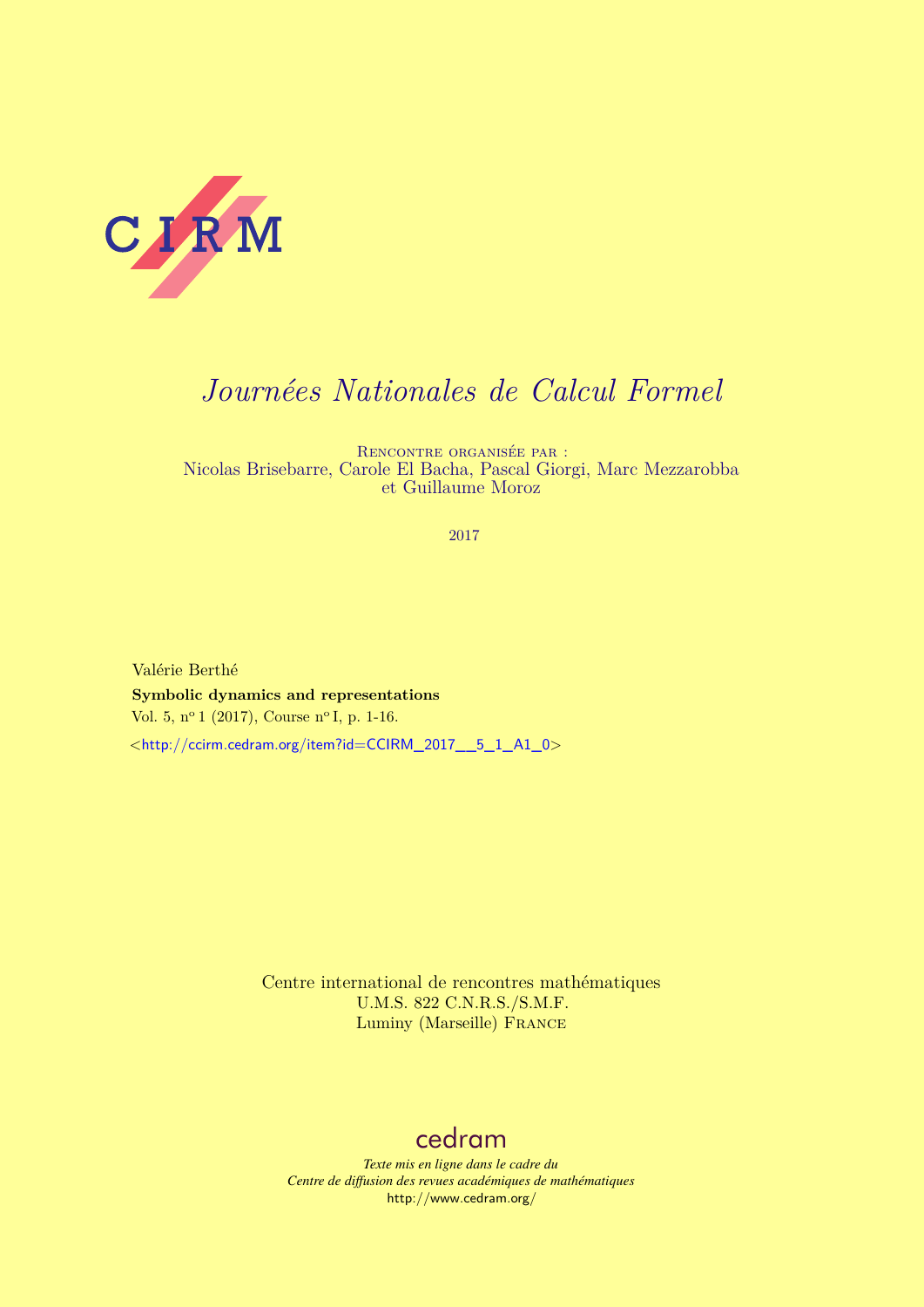## Symbolic dynamics and representations

Valérie Berthé

## **Abstract**

The object of study of symbolic dynamics are discrete dynamical systems made of infinite sequences of symbols, with the shift acting on them. They come as codings of trajectories of points in a dynamical system according to a given partition. They are used as discretization tools for analyzing such trajectories, but they also occur in a natural way in arithmetics for instance. We first will recall basic definitions concerning symbolic dynamics and illustrate them with transformations like beta-numeration and continued fractions. We then focus on orbits that are relevant in computer science, namely finite and periodic ones, together by alluding to numerical issues for the computation of orbits.

## CONTENTS

| Discrete dynamical systems<br>2.                                 | $\overline{2}$ |
|------------------------------------------------------------------|----------------|
| First definitions<br>2.1.                                        | $\overline{2}$ |
| Symbolic dynamical systems<br>2.2.                               | $\overline{2}$ |
| Measure-theoretic dynamical systems<br>2.3.                      | 3              |
| Isomorphisms<br>2.4.                                             | 4              |
| 2.5.<br>Entropy                                                  | $\overline{5}$ |
| Arithmetic dynamics<br>3.                                        | 6              |
| Numeration dynamics<br>3.1.                                      | $\,6$          |
| The Gauss map<br>3.2.                                            | 7              |
| Codings of rotations and Sturmian words<br>3.3.                  | 8              |
| Dynamics and computation<br>4.                                   | 10             |
| First definitions<br>4.1.                                        | 10             |
| Main issues<br>4.2.                                              | 11             |
| 4.3. Roundoffs and shadowing                                     | 11             |
| 4.4.<br>Random mappings                                          | 12             |
| Finite and periodic orbits of the Gauss map<br>4.5.              | 13             |
| Continued fractions vs. decimal expansions: Lochs' theorem<br>5. | 13             |
| Acknowledgement                                                  | 14             |
| References                                                       | 15             |

### 1. INTRODUCTION

<span id="page-1-0"></span>The object of study of symbolic dynamics are discrete dynamical systems made of infinite sequences of symbols with values in a finite alphabet, with the shift map  $S$  acting on them: the shift S maps an infinite word  $(u_n)_{n\geq 0}$  onto this infinite word from which the first letter has been taken away, that is,  $S((u_n)_{n\in\mathbb{N}}) = (u_{n+1})_{n\in\mathbb{N}}$ . Symbolic dynamical systems come in a natural way as codings of trajectories of points in a dynamical system according to a finite partition. They are used as discretization tools for analyzing such trajectories, but they also occur in a natural

Course taught during the meeting "Journées Nationales de Calcul Formel" organized by Nicolas Brisebarre, Carole El Bacha, Pascal Giorgi, Marc Mezzarobba and Guillaume Moroz. 16-20 janvier 2017, C.I.R.M. (Luminy).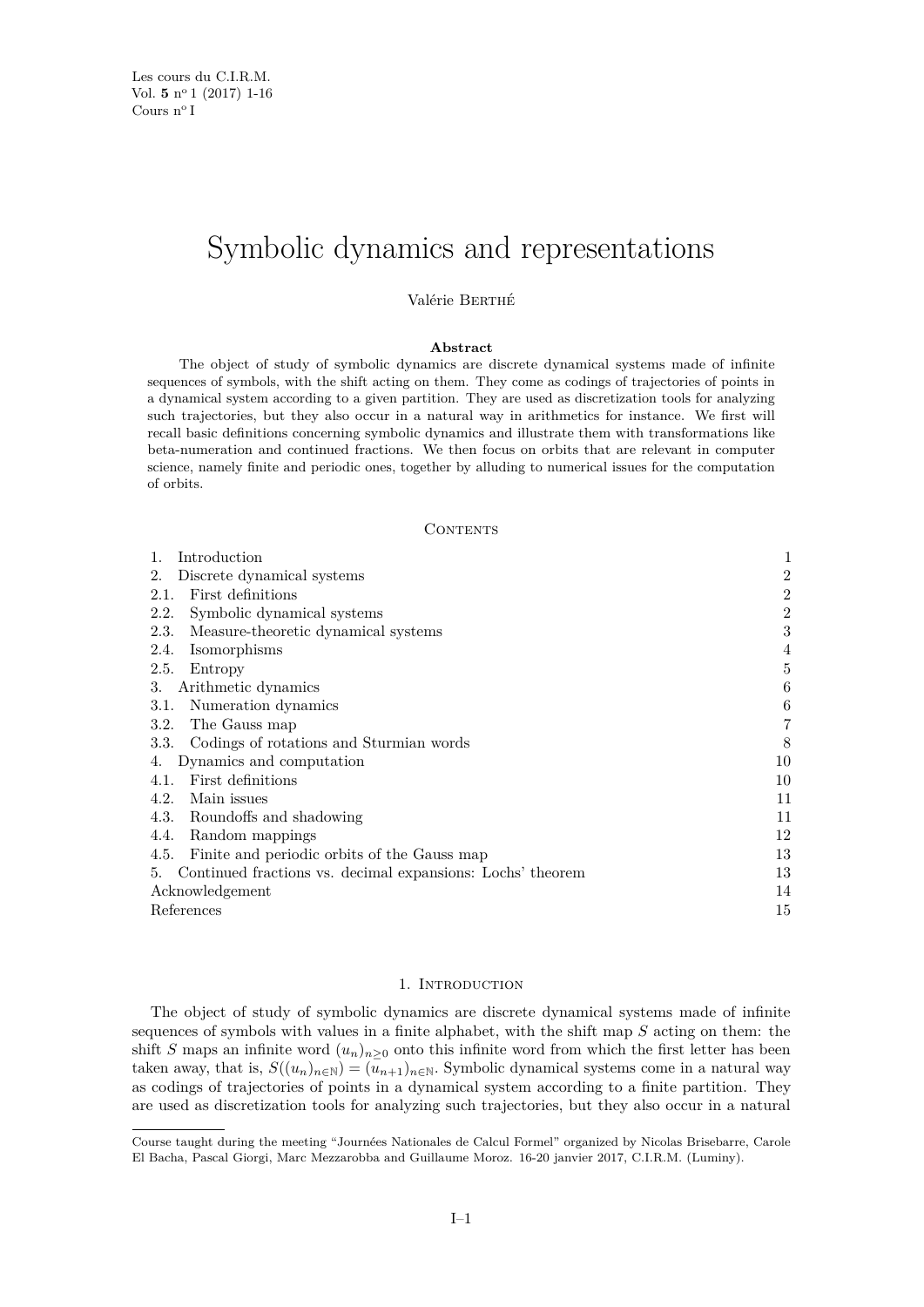way in arithmetics for instance for the representation of numbers (real, complex), vectors, or else polynomials or Laurent formal power series with coefficients in a finite field.

Symbolic dynamics originates in the work of Jacques Hadamard [\[44\]](#page-16-0), in 1898, through the study of geodesics on surfaces of negative curvature (see also [\[23\]](#page-15-1)). It was then also applied by Marston Morse in 1921 in [\[62\]](#page-16-1) to the construction of a nonperiodic recurrent geodesic and for the symbolic representations of geodesics. The study of combinatorics on words originates at the same time in papers of Axel Thue from 1906 and 1912 (see [\[75,](#page-16-2) pp. 139-158 and 413-477]), in particular with the study of the Thue-Morse word. Symbolic dynamics and Sturmian words then were developed by Morse and Hedlund in 1938 in [\[63,](#page-16-3) [64\]](#page-16-4).

We first will recall basic definitions concerning symbolic dynamics in Section [2.](#page-2-0) We illustrate them with transformations like beta-numeration and continued fractions issued from arithmetic dynamics in Section [3.](#page-6-0) We focus on orbits that are relevant in computer science, namely finite and periodic ones, in Section [4.](#page-10-0) Lastly, Section [5](#page-13-1) is devoted to Loch's theorem. Some parts of this text come from [\[10\]](#page-15-2).

## 2. Discrete dynamical systems

<span id="page-2-1"></span><span id="page-2-0"></span>2.1. **First definitions.** By *discrete dynamical system* we mean here a piecewise-continuous mapping  $T: X \to X$  that acts on a space X that will be usually assumed to be compact.

The (one-sided) *orbit* of  $x \in X$  under the action of T is defined as  $\{T^n x \mid n \in \mathbb{N}\}\$ . If T is assumed to be invertible (e.g., if T is a homeomorphism), then the two-sided orbit of  $x \in X$  under the action of T is defined as  $\{T^n x \mid n \in \mathbb{Z}\}$ . Orbits are also called *trajectories*.

The terminology discrete refers here to the time: we consider trajectories of points of  $X$  under the discrete-time deterministic action of the mapping  $T$ . Discrete dynamical systems can be of a geometric nature (e.g.,  $X = [0, 1]$ ), or of a symbolic nature (e.g.,  $X = \{0, 1\}^{\mathbb{N}}$ ), such as described below. More precisely, as examples of dynamical systems, let us mention

- ∙ symbolic dynamical systems: these are dynamical systems defined on sets of symbols and words; we consider them in Section [2.2;](#page-2-2)
- ∙ the beta-transformation (see Section [3.1\)](#page-6-1) or the Gauss map (see Section [3.2\)](#page-7-0), that both act on the unit interval [0*,* 1], and that allow the representation of real numbers, as beta-expansions or as continued fractions respectively;
- the translation  $R_{\alpha}$  by  $\alpha$  on the one-dimensional torus, that is,  $R_{\alpha}: x \mapsto x + \alpha \mod 1$  (see Section [3.3\)](#page-8-0).

The notion of dynamical system can be considered in a topological context (this is what we have considered so far), we get *topological dynamics*, but this notion can be extended to measurable spaces: we thus get *measure-theoretic dynamical systems*, that is, dynamical systems endowed with a probabilistic structure (an invariant measure). We will consider them in Section [2.3](#page-3-0)

<span id="page-2-2"></span>2.2. **Symbolic dynamical systems.** For detailed introductions to symbolic dynamics and word combinatorics, see [\[3,](#page-15-3) [7,](#page-15-4) [19,](#page-15-5) [14,](#page-15-6) [15,](#page-15-7) [50,](#page-16-5) [55,](#page-16-6) [59,](#page-16-7) [60,](#page-16-8) [37\]](#page-15-8) and the references therein.

An *alphabet* is a finite set of *symbols* (or *letters*). Let  $A$  be an alphabet. A *finite* word over  $A$  is a finite sequence of letters in A (that is, a word of length  $n \in \mathbb{N}$  is a map u from  $\{0, 1, \dots, n-1\}$ to A). We write it as  $u = u_0 \cdots u_{n-1}$  to express u as the concatenation of the letters  $u_i$ .

Let  $u = u_0 \cdots u_{m-1}$  and  $v = v_0 \cdots v_{n-1}$  be two words over A. The *concatenation* of u and v is the word  $w = w_0 \cdots w_{m+n-1}$  defined by  $w_i = u_i$  if  $0 \leq i < m$ , and  $w_i = v_{i-m}$  otherwise. We write  $u \cdot v$  or simply uv to express the concatenation of u and v. The set of all (finite) words over A is denoted by  $A^*$ . Endowed with the concatenation of words as product operation,  $A^*$  is a monoid with  $\varepsilon$  as identity element. It is the *free* monoid generated by A. We thus have endowed the set of finite words with an algebraic structure.

We also consider infinite words, that is, elements of  $\mathcal{A}^{\mathbb{N}}$ , as well as bi-infinite (also called two-sided) words in  $\mathcal{A}^{\mathbb{Z}}$ . All the notions defined below extend to two-sided words in  $\mathcal{A}^{\mathbb{Z}}$ .

A word  $w_1 \cdots w_\ell$  is a *factor* of the word u (finite, infinite or bi-infinite) if there exists k such that  $u_k \cdots u_{k+\ell-1} = w_1 \cdots w_{\ell}$ . The set of factors  $\mathcal{L}_u$  of an infinite word u is called its *language*. The (*factor*) *complexity function* of an infinite word u counts the number of distinct factors of a given length: there are exactly  $p_u(n)$  factors of length n in u. For more on this function, see for instance [\[3\]](#page-15-3).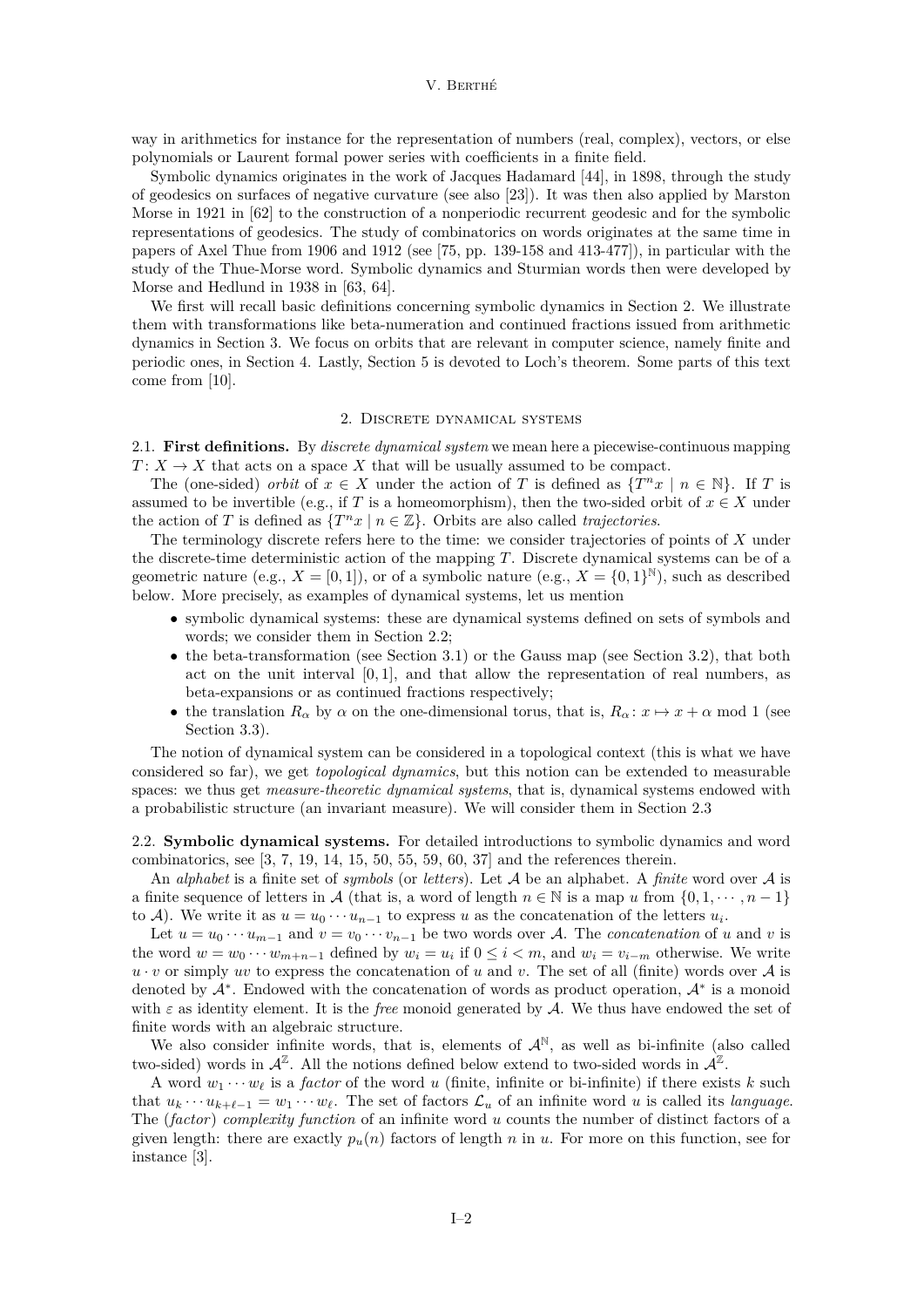The topology is given by the usual metric on infinite words in  $\mathcal{A}^{\mathbb{N}}$ : two infinite words are close if they coincide on their first terms. More precisely, the set  $\mathcal{A}^{\mathbb{N}}$  shall be equipped with the product topology of the discrete topology on each copy of  $A$ . Thus, this set is a compact space. This topology is also the topology defined by the following distance:

for 
$$
u \neq v \in \mathcal{A}^{\mathbb{N}}
$$
,  $d(u, v) = 2^{-\min\{n \in \mathbb{N}; u_n \neq v_n\}}$ .

Note that the space  $\mathcal{A}^{\mathbb{N}}$  is complete as a compact metric space. Furthermore, it is a *Cantor set*, that is, a totally disconnected compact set without isolated points. Note that the topology extends in a natural way to  $\mathcal{A}^{\mathbb{N}} \cup \mathcal{A}^*$ . Indeed, let  $\mathcal{B}$  be a new alphabet obtained by adding a further letter to the alphabet  $\mathcal{A}$ ; words in  $\mathcal{A}^*$  can be considered as sequences in  $\mathcal{B}^{\mathbb{N}}$ , by extending them by the new letter in  $\mathcal{B}$ . The set  $\mathcal{A}^{\mathbb{N}} \cup \mathcal{A}^*$  is thus metric and compact, as a closed subset of  $\mathcal{B}^{\mathbb{N}}$ .

The mapping S acting on sets of infinite words is the (one-sided) *shift* acting on  $\mathcal{A}^{\mathbb{N}}$ , given by  $S((u_n)_{n\in\mathbb{N}})=(u_{n+1})_{n\in\mathbb{N}}$ . It is continuous.

A *subshift (also called shift)* is a closed shift invariant system included in some  $\mathcal{A}^{\mathbb{N}}$ . If Y is a subshift, there exists a set  $\mathcal{F} \subset \mathcal{A}^*$  of finite words such that an infinite word u belongs to Y if, and only if, none of its factors belongs to  $\mathcal F$ . A subshift  $X$  is called a *subshift of finite type* if one can choose the set  $\mathcal F$  to be finite. A subshift is said to be *sofic* if the set  $\mathcal F$  is a regular language.

As an example of a shift, take the closure in  $\mathcal{A}^{\mathbb{N}}$  of  $u = (u_n)_{n>0}$ , with u being some infinite word in  $\mathcal{A}^{\mathbb{N}}$ . Let  $X_u := \overline{\mathcal{O}(u)}$  be the positive orbit closure of the infinite word u under the action of the shift S, i.e., the closure in  $\mathcal{A}^{\mathbb{N}}$  of the set  $\mathcal{O}(u) = \{S^n(u) | n \geq 0\}$ . One checks that  $\overline{\mathcal{O}(u)} = \{v \in \mathcal{A}^{\mathbb{N}}, \mathcal{L}_v \subset \mathcal{L}_u\},\$  where  $\mathcal{L}_v$  is recalled to be the set of factors of the sequence v.

For a word  $w = w_0...w_r$ , the *cylinder set* [w] is the set  $\{v \in X_u \mid v_0 = w_0, ..., v_r = w_r\}$ . The cylinder sets are *clopen* (open and closed) sets and form a basis of open sets for the topology of  $X_u$ . Indeed, if the cylinder  $[w]$  is nonempty and v is a point in it,  $[w]$  is identified with both the open ball  $\{v' \mid d(v, v') < 2^{-n}\}$  and the closed ball  $\{v' \mid d(v, v') \leq 2^{-n-1}\}$ . As an exercise, prove that a clopen set is a finite union of cylinders.

Let us come back to the general case of a discrete dynamical system  $T: X \to X$ . In order to understand the behavior of trajectories, it is natural to partition the set  $X$  into a finite number (say d) of subsets  $(X_i)_{1 \leq i \leq d}$ :  $X = \bigcup_{i=1}^d X_i$ . We then *code* the trajectory of a point  $x \in X$  with respect to the finite partition  $(X_i)_{1\leq i\leq d}$ . One thus associates with each point  $x \in X$  an infinite word with values in the finite alphabet  $\{1, \ldots, d\}$  defined as follows:

$$
\forall n \in \mathbb{N}, \ u_n = i \text{ if and only if } T^n(x) \in X_i.
$$

Coding trajectories allows one to go from dynamical systems  $(X, T)$  defined on 'geometric' spaces X to symbolic dynamical systems and backwards, provided the coding has been chosen in an efficient way. Section [3.3](#page-8-0) devoted to Sturmian words, provides an example of such a fruitful coding. If the partition is well-chosen, these symbolic codings allow the statistical analysis (via ergodic theory) on the underlying dynamical systems. This is the object of next section.

<span id="page-3-0"></span>2.3. **Measure-theoretic dynamical systems.** General references on the subject are [\[8,](#page-15-9) [18,](#page-15-10) [28,](#page-15-11) [46,](#page-16-9) [69,](#page-16-10) [72,](#page-16-11) [78\]](#page-16-12). See [\[31\]](#page-15-12) for connections with number theory and Diophantine approximation.

A *measure-theoretic dynamical system* is defined as a system  $(X, T, \mu, \mathcal{B})$ , where  $\mu$  is a probability measure defined on the  $\sigma$ -algebra  $\mathcal B$  of subsets of X, and  $T : X \to X$  is a measurable map which preserves the measure  $\mu$ , that is,  $\mu(T^{-1}(B)) = \mu(B)$  for all  $B \in \mathcal{B}$ . The measure  $\mu$  is said to be *-invariant*.

An invariant probability measure on X is said *ergodic* if for every set  $B \in \mathcal{B}$ ,  $T^{-1}(B) = B$  has either zero or full measure. The system  $(X, T, \mu, \mathcal{B})$  is then said to be *ergodic*. This implies that almost all orbits are dense in X (almost all means that the set of elements  $x \in X$  whose orbit is not dense is contained in a set of zero measure). More generally a property is said to hold *almost everywhere* (abbreviated as a.e.) if the set of elements for which the property does not hold is contained in a set of zero measure; this property is said to be *generic* (the points that satisfy this property are then also said to be generic). This helps us to give a meaning to the notion of typical behavior for a dynamical system.

Ergodicity yields furthermore the following striking convergence result. Indeed, measure-theoretic ergodic dynamical system satisfy the *Birkhoff ergodic theorem*, also called *individual ergodic theorem*, which relates spatial means to temporal means.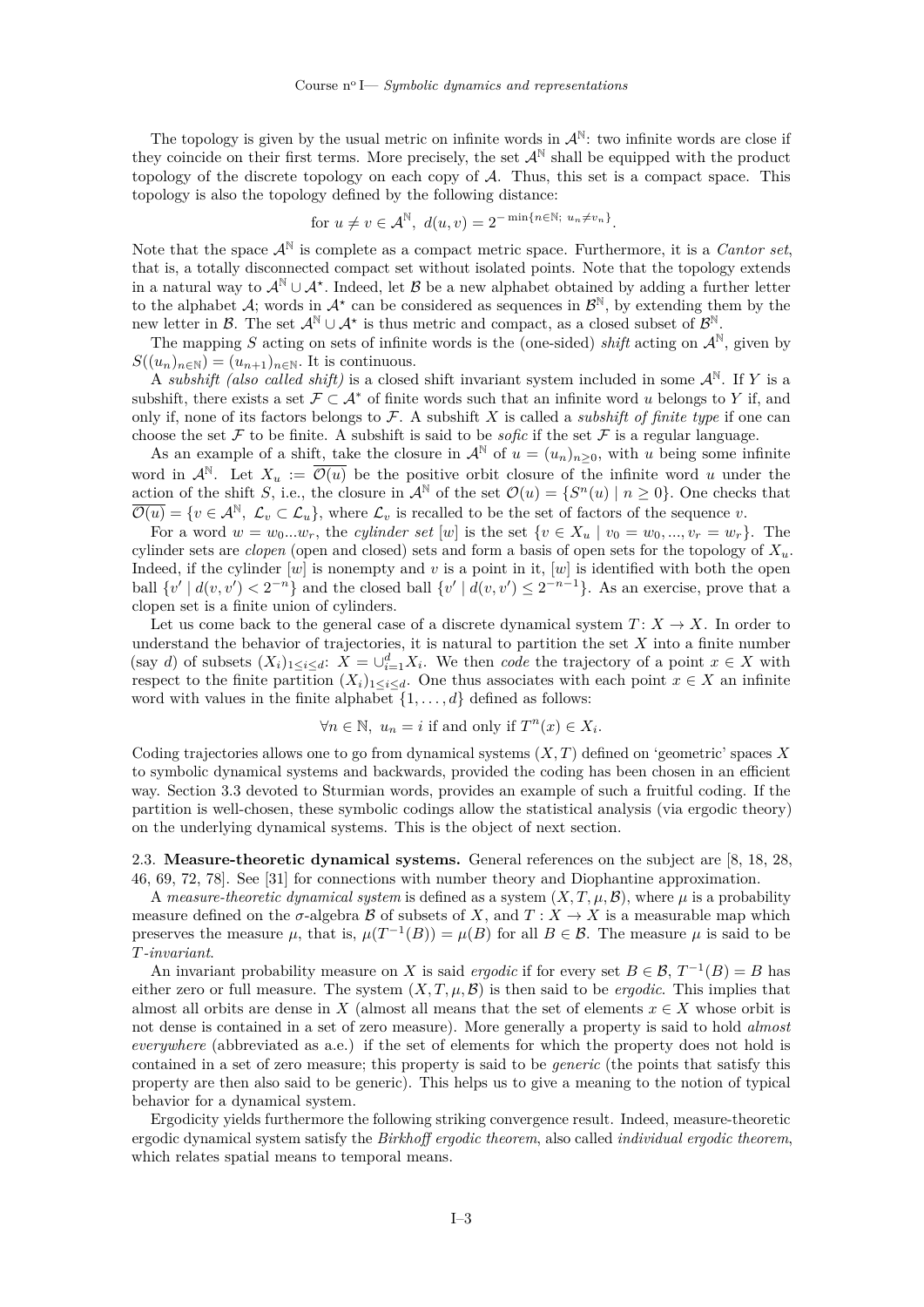**Theorem 1** (Birkhoff Ergodic Theorem). Let  $(X, T, \mu, \mathcal{B})$  be an ergodic measure-theoretic dynamical *system.* Let  $f \in L^1(X, \mathbb{R})$ . Then

$$
\forall f \in L^{1}(X,\mathbb{R}) , \quad \frac{1}{n} \sum_{k=0}^{n-1} f \circ T^{k} \xrightarrow[n \to \infty]{\mu - a.e.} \int_{X} f d\mu .
$$

Points for which this convergence property holds for a given  $f$  are generic.

In the case of a symbolic dynamical system  $(\overline{O(u)}, S)$  generated by an infinite word u, the following special case of the Daniell-Kolmogorov consistency theorem (see for instance [\[78\]](#page-16-12)) provides probability measures on  $(\mathcal{O}(u), S)$ .

<span id="page-4-1"></span>**Theorem 2.** Let  $A = \{1, ..., d\}$  and  $u \in A^{\mathbb{N}}$ . Consider a family of maps  $(p_n)_{n \geq 1}$ , where  $p_n$  is a *map from*  $\mathcal{A}^n$  *to*  $\mathbb{R}$ *, such that for any word*  $w$  *in*  $\mathcal{A}^n$ *,*  $p_n(w) \geq 0$ *,*  $p_n(w) = \sum_{i=1}^d$  $i=1$  $p_{n+1}(w_1 \ldots w_n i)$ *, and* 

 $\sum$  $i=1$  $p_1(i) = 1$ . Then there exists a unique probability measure  $\mu$  on  $\mathcal{A}^{\mathbb{N}}$  defined on the cylinders by  $\mu([w_1 \dots w_n]) = p_n(w_1 \dots w_n).$ 

*Furthermore, if for any n* and *for any word*  $w = w_1 \dots w_n$  *in*  $\mathcal{A}^n$ *,*  $p_n(w) = \sum_{n=1}^d$  $i=1$  $p_{n+1}(iw_1 \ldots w_n),$ *then this measure is*  $S$ -*invariant (shift-invariant).* 

Let u be a word in  $\mathcal{A}^{\mathbb{N}}$ . The *frequency*  $f(i)$  of a letter  $i \in \mathcal{A}$  in u is defined as the limit when n tends towards infinity, if it exists, of the number of occurrences of *i* in  $u_0 u_1 \cdots u_{n-1}$  divided by  $n.$  The word  $u$  has *uniform letter frequencies* if, for every letter  $i$  of  $u$ , the number of occurrences of *i* in  $u_k \cdots u_{k+n-1}$  divided by *n* has a limit when *n* tends to infinity, uniformly in *k*. Similarly, we can define the frequency  $f(w)$  and the uniform frequency of a factor w, and we say that u has *uniform frequencies* if all its factors have uniform frequency.

In particular, if the frequencies of all factors exist for a given  $u \in A^{\mathbb{N}}$ , then, according to Theorem [2,](#page-4-1) there exists a unique S-invariant probability measure  $\mu$  which assigns to each cylinder [w] the frequency  $f(w)$  of the corresponding factor [w], by setting  $\mu[w] := f(w)$ . Thus a precise knowledge of the frequencies allows a complete description of the measure  $\mu$ . One can similarly define a shift-invariant measure for a subshift  $X \subset \mathcal{A}^{\mathbb{N}}$  provided that any factor w in the langage of X (i.e., the set of factors of its elements) has the same frequency in all the infinite words of  $X$ . Moreover, the property of having uniform factor frequencies for a shift is equivalent to *unique ergodicity*, that is, to have a unique invariant measure. Unique ergodicity corresponds in the case of continuous functions to uniform convergence for *all* points (and not only for a.e. point) in ergodic sums, in Birkhoff's ergodic theorem. For more details on invariant measures and ergodicity, we refer to [\[72\]](#page-16-11) and [\[14,](#page-15-6) Chap. 7].

Natural questions that can be addressed now concerning discrete dynamical systems are the following. What is a good coding? How to describe the invariant measures? Can one find geometric representations of a goven symbolic dynamical system? How to measure the disorder of a dynamical system? The next sections provides some elements of answer.

<span id="page-4-0"></span>2.4. **Isomorphisms.** Let us come back to the coding a dynamical system via a suitable partition. In order to make more precise the notion of good coding, let us see how to "compare" two dynamical systems.

Two topological dynamical systems  $(X, S)$  and  $(Y, T)$  are said to be *topologically conjugate* (or *topologically isomorphic*) if there exists an homeomorphism  $f$  from  $X$  onto  $Y$  which conjugates  $S$ and  $T$ , that is:

$$
f \circ S = T \circ f.
$$

Two topological dynamical systems  $(X, S)$  and  $(Y, T)$  are said to be *semi-topologically conjugate* if there exist two sets  $X_1$  and  $Y_1$  which are at most countable such that  $B_1 = X \setminus X_1$ ,  $B_2 = Y \setminus Y_1$ , and f is a bicontinuous bijection from  $B_1$  onto  $B_2$  which conjugates S and T. The map f is said to be a *semi-topological conjugacy*.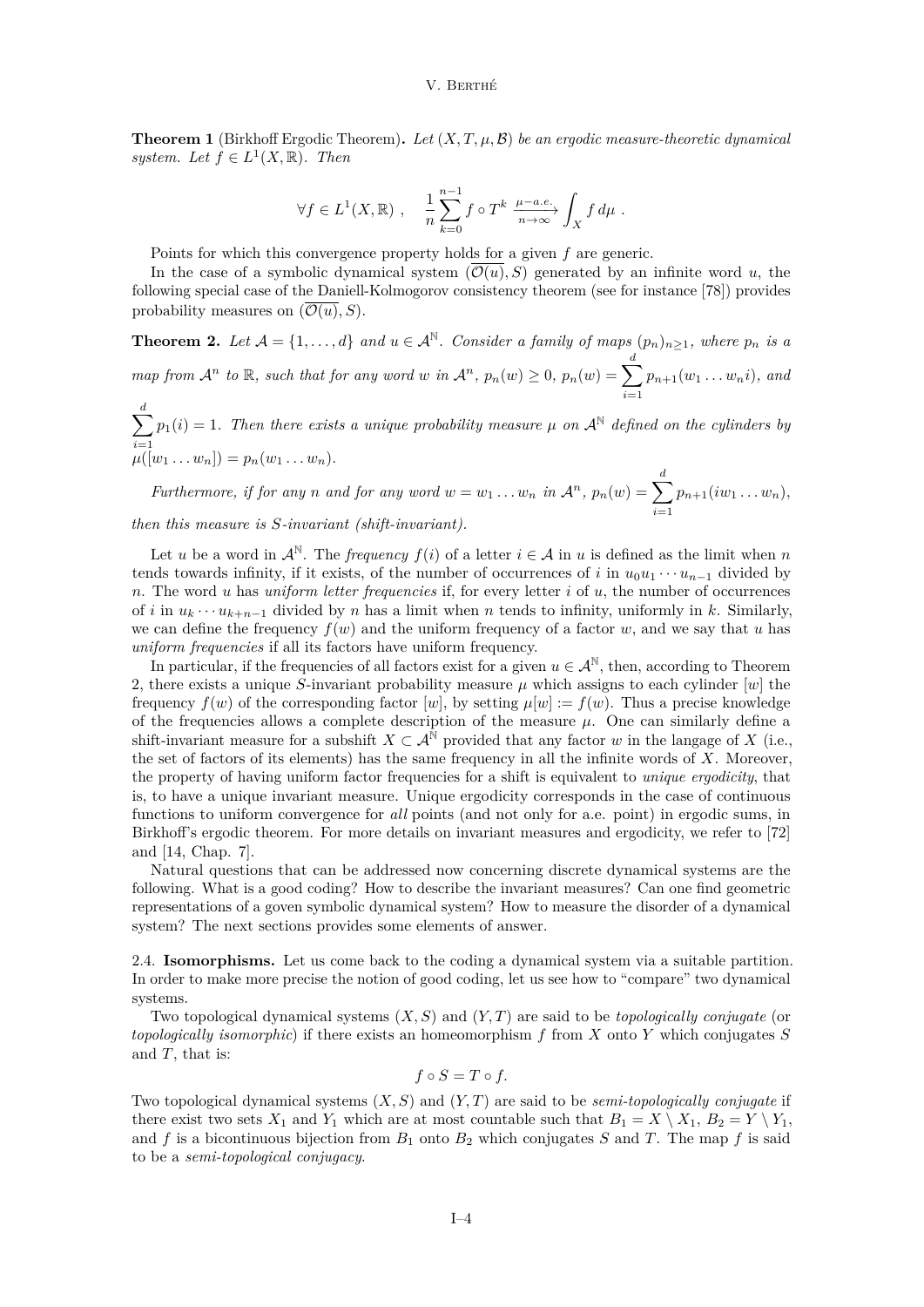Let us introduce an equivalent of the notion of topological conjugacy for measure-theoretic dynamical systems. The idea here is to remove sets of measure zero in order to conjugate the spaces via an invertible measurable transformation. For a nice exposition of connected notions of isomorphism, see [\[46,](#page-16-9) [78\]](#page-16-12).

Two measure-theoretic dynamical systems  $(X_1, T_1, \mu_1, \mathcal{B}_1)$  and  $(X_2, T_2, \mu_2, \mathcal{B}_2)$  are said to be *measure-theoretically isomorphic* if there exist two sets of full measure  $B_1 \in \mathcal{B}_1$ ,  $B_2 \in \mathcal{B}_2$ , a measurable map  $f : B_1 \to B_2$  called *conjugacy map* such that

- the map  $f$  is one-to-one and onto,
- the reciprocal map of  $f$  is measurable,
- $f \circ T_1(x) = T_2 \circ f(x)$  for every  $x \in B_1 \cap T_1^{-1}(B_1)$ ,
- $\mu_2$  is the image of the measure  $\mu_1$  with respect to f, that is,

$$
\forall B \in \mathcal{B}_2, \ \mu_1(f^{-1}(B \cap B_2)) = \mu_2(B \cap B_2).
$$

<span id="page-5-0"></span>2.5. **Entropy.** We briefly discuss in this section the notion of entropy which provides a measure of disorder for dynamical systems: in particular, it allows to distinguish between deterministic and chaotic dynamical systems. Deterministic systems have zero entropy, whereas chaotic systems have positive entropy. We will not enter into the details of possible definitions for chaoticity. A general reference on the subject is [\[32\]](#page-15-13). We just stress the fact that it is expected from chaotic dynamical systems that close initial points have divergent orbits, with the separation rate being exponential (this is called *sensitivity to initial conditions*), to have dense periodic points, as well as a topological property of mixing. The beta-transformation (see Section [3.1\)](#page-6-1) and the Gauss map (see Section [3.2\)](#page-7-0) are examples of chaotic systems. Indeed, the Gauss map is sensitive to initial conditions: rational initial points form a dense set and are attracted to 0, whereas quadratic irrational points are eventually attracted to a periodic orbit (which is not finite). We focus here on the case of maps of the unit circle but all these notions hold for more general dynamical systems. For more on the entropy of dynamical systems, see for instance [\[46,](#page-16-9) [78\]](#page-16-12).

As seen before for other dynamical concepts, the notion of entropy can be defined either in a topological context, or in a measure-theoretic context. Let us start with the case of symbolic dynamical systems and topological entropy, defined with respect to the complexity function. Let  $X$ be a subshift of  $\mathcal{A}^{\mathbb{N}}$ . Recall that the complexity function  $p_X(n)$  counts the number of factors of infinite word in X of length n. The *topological entropy* of the shift  $(X, S)$  is then defined as the exponential growth rate of the complexity function as the length increases:

$$
H_{top}(X) = \lim_{n \to +\infty} \frac{\log_d(p_X(n))}{n},
$$

where  $d$  denotes the cardinality of the alphabet  $\mathcal{A}$ . The existence of the limit follows from the subadditivity of the function  $n \mapsto \log_d(p_X(n))$ :

$$
\forall m, n, \ \log_d(p_X(n+m)) \le \log_d(p_X(m)) + \log_d(p_X(n)).
$$

This notion also extends to more general topological dynamical systems by involving open covers.

One then can define a similar notion of measure-theoretic entropy. Let us consider the case of a symbolic dynamical system for which all elements admit factor frequencies. We assume that for any factor w of the language of X, all elements in X have the same frequency  $f(w)$ . Let  $\mu$  be the shift-invariant measure provided by the frequencies. We recall that  $\mathcal{L}_X(n)$  stands for the set of factors of length n of X. The *measure-theoretic entropy* of the shift  $(X, S, \mu)$  is then defined as

$$
H_{\mu}(X) = \lim_{n \to +\infty} \frac{1}{n} \sum_{w \in \mathcal{L}_X(n)} L(f(w)) = \lim_{n \to +\infty} \frac{1}{n} \sum_{w \in \mathcal{L}_X(n)} L(\mu[w])
$$

where  $L(x) = -x \log_d(x)$  for  $x \neq 0$ , and  $L(0) = 0$  (d stands for the cardinality of the alphabet A).

Once again, this notion extends to the case of general measure-theoretic dynamical systems through the use of pullbacks and refined partitions. In the particular case where T is a piecewise  $C_1$ map from the unit interval  $I = [0, 1]$  into itself, natural expansion assumptions yield the existence of an absolutely continuous invariant Borel measure  $\mu$  for T, then  $\log |T'|$  is  $\mu$ -integrable and its *metric entropy*  $h_{\mu}$  satisfies, according to Rohlin's entropy formula:

$$
h_{\mu}(T) = \int_{I} \log |T'| d\mu.
$$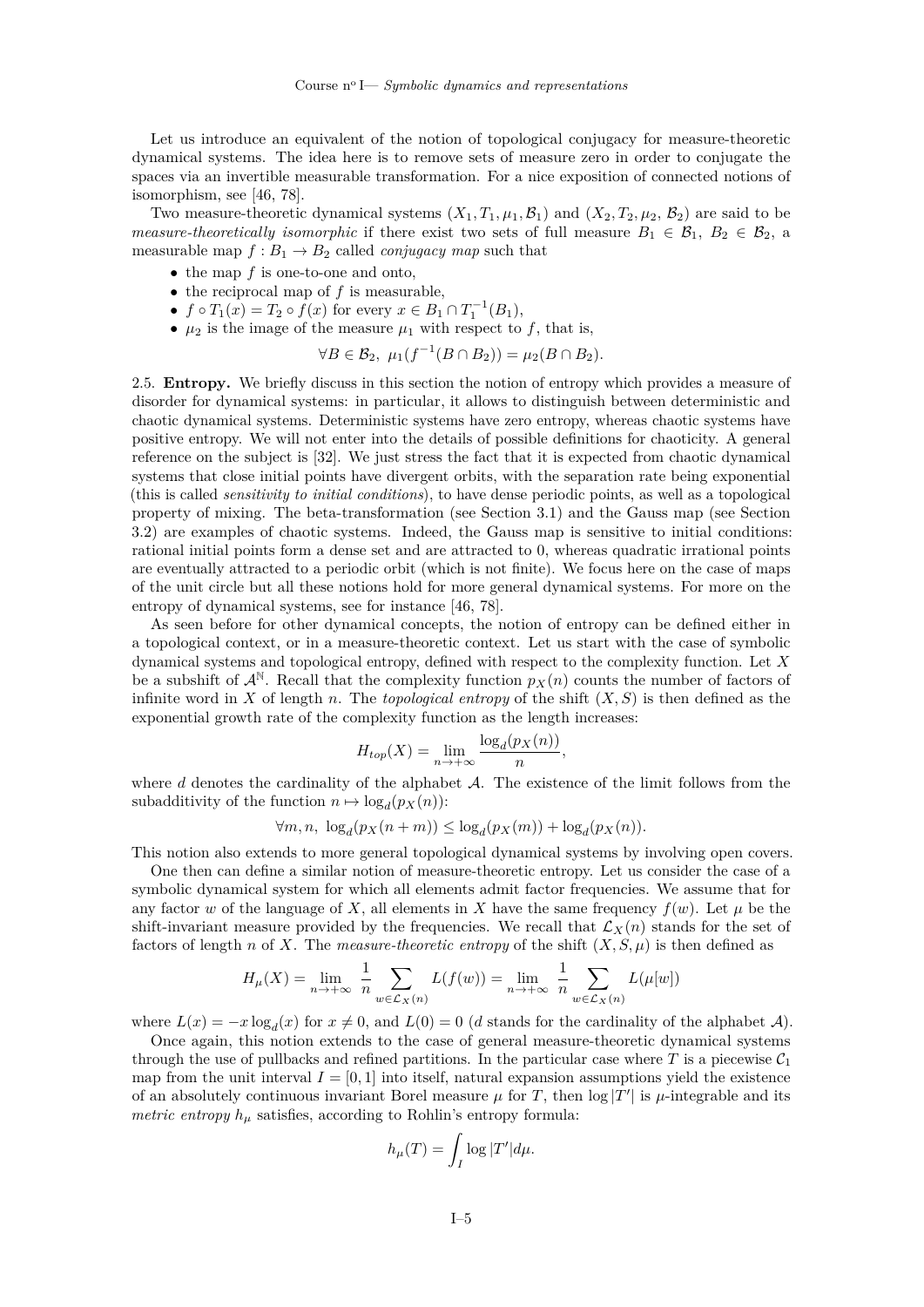One recovers, under the assumption of ergodicity and through Birkhoff's ergodic theorem, the notion of *Lyapounov exponent* of a dynamical system (provided by a one-dimensional differentiable map), which measures the exponential rate of separation of orbits. It is defined for an orbit of a dynamical system  $(X, T)$ , with  $T$  being piecewise differentiable, as

$$
\lambda(x) = \lim_{n \to \infty} \frac{1}{n} \log \left( \prod_{i=0}^{n-1} |T'(T^i(x))| \right) = \lim_{n \to \infty} \frac{1}{n} \log \left( | (T^n(x))' | \right),
$$

when this limit exists. Note that the formula given here comes from the chain rule applied to  $T^n(x)$  in order to get its derivative. This allows us to get information on  $|T^n(x) - T^n(y)|$ . Indeed, intuitively (and as nicely explained in Chap. 9 of [\[24\]](#page-15-14)),  $|T(x) - T(y)|$  is approximatively equal to  $T'(x) \cdot |x-y|$  (under suitable hypotheses such as x and y being close), whereas  $|T^n(x) - T^n(y)|$ has to be compared with  $\prod_{i=0}^{n-1} |T'(T^i x)| \cdot |x - y|$ . This implies

$$
|T^n(x) - T^n(y)| \sim \exp n\lambda(x) \cdot |x - y|,
$$

which allows one to connect the rate of divergence of distinct orbits to the Lyapounov exponent. Under suitable assumptions for  $(X, T, \mathcal{B}, \mu)$  (ergodicity at least), the ergodic theorem provides that for a.e. point  $x$ 

$$
\lim_{n \to \infty} \frac{1}{n} \sum_{i=0}^{n-1} \log |T'(T^{i}(x))| = \int_{I} \log |T'| d\mu = h_{\mu}(T).
$$

The systems associated with the beta-numeration (that is, with the beta-transformation) and with continued fractions (that is, with the Gauss map) have positive entropy, whereas the translation  $R_{\alpha}$  on  $\mathbb{R}/\mathbb{Z}$  has zero entropy (it is deterministic).

## 3. Arithmetic dynamics

<span id="page-6-0"></span>We consider in this section examples of dynamical systems that all pertain to what is called 'arithmetic dynamics' in [\[74\]](#page-16-13). Note that the term 'arithmetic dynamics' also refers in the literature to the study of the number-theoretic properties of integer, rational,  $p$ -adic, or else algebraic points under repeated application of a polynomial or rational function (according to Wikipedia [https://en.wikipedia.org/wiki/Arithmetic\\_dynamics](https://en.wikipedia.org/wiki/Arithmetic_dynamics)).

The survey [\[74\]](#page-16-13) deals with explicit arithmetic expansions of reals and vectors that have a 'dynamical' flavor. These expansions allow to (semi-)conjugate a given dynamical system and a symbolic one, with the arithmetic properties of the point  $x$  in the dynamical system  $X$  being reflected in its expansion. We focus here on classical examples of arithmetic dynamics, namely numeration dynamics, continued fractions and Sturmian shifts. Symbolic representations such as the ones described below allow for compact representations of real numbers.

<span id="page-6-1"></span>3.1. **Numeration dynamics.** Let us use the usual base q numeration, as an illustration of a numeration system that can be described in terms of a dynamical system, where the integer  $q$ satisfies  $q \geq 2$ . But first recall that there are two well-known algorithmic ways of producing the digits  $a_i \in \{0, \ldots, q-1\}$  of the expansion of a positive integer  $N = a_k q^k + \cdots + a_0$  in base q. The greedy algorithm produces the digits of N most significant digit first: take k such that  $q^k \le N < q^{k+1}$ and set  $a_k := \lfloor N/q^k \rfloor$ ; one then reiterates the process with N being replaced by  $N - a_k q^k$  in order to get the digits in decreasing power order. Now, consider the second generation method. Let the notation y mod q stand for the unique number in  $\{0, 1, \ldots, q-1\}$  which is congruent to y modulo q. The dynamical system  $(N, S_q)$  with

$$
S_q \colon \mathbb{N} \to \mathbb{N}, \quad n \mapsto \frac{n - (n \mod q)}{q}
$$

together with the coding map  $\psi_q : \mathbb{N} \to \{0, 1, \ldots, q-1\}, \quad n \mapsto n \mod q$  (which is associated with the natural partition of N given by the sets  $k + qN$ , for  $0 \le k \le q - 1$ , produces the digits least significant digit first: one has  $a_{i+1} = \psi_q(S_q^i(N))$  for all i. Taking all sequences of digits produced by considering all integers yields a symbolic dynamical system made of infinite words that all eventually take the value 0.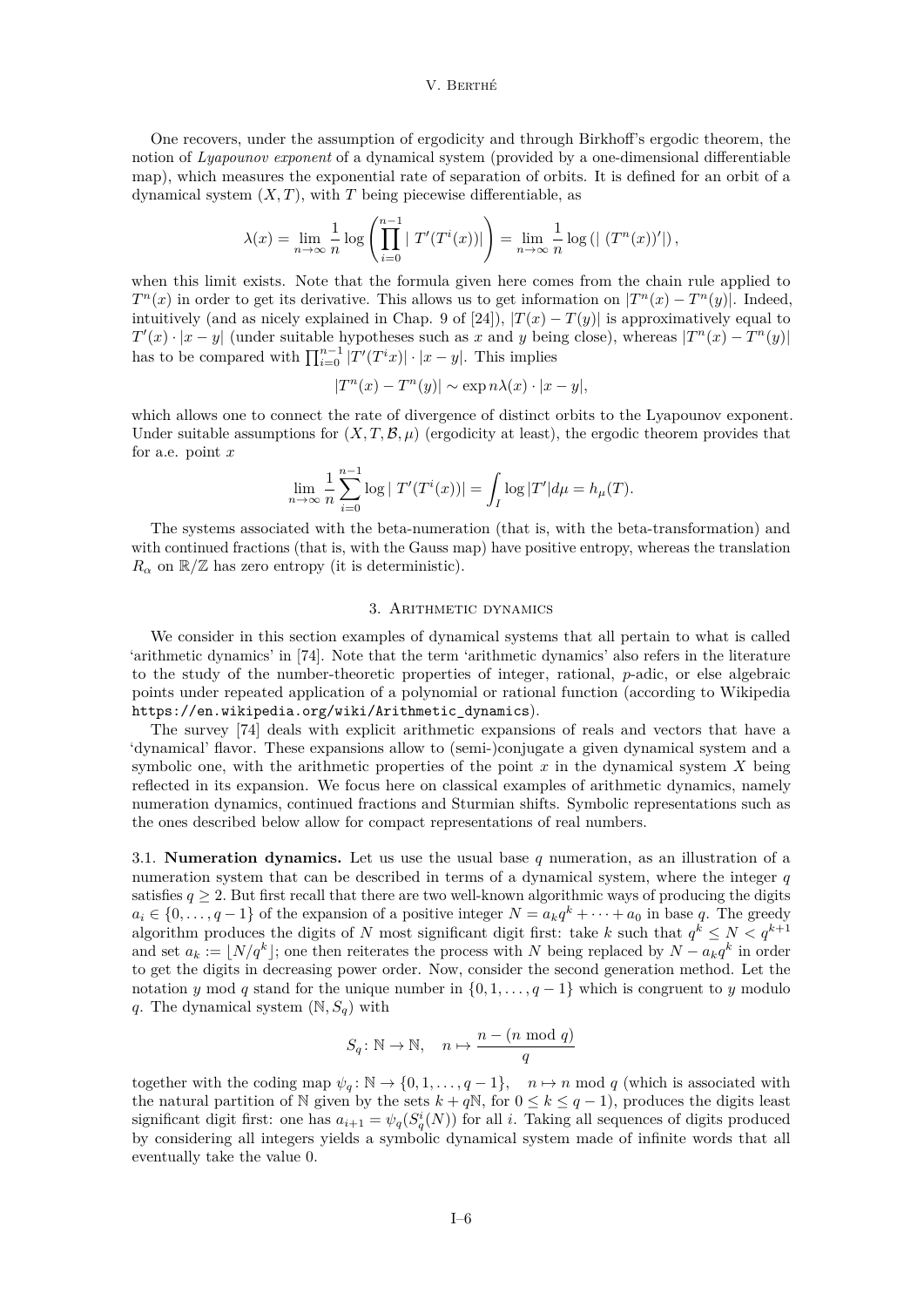Similarly, the dynamical system producing the  $q$ -ary expansions of positive real numbers is defined as  $([0, 1], T_q)$ , with

$$
T_q: [0,1] \to [0,1], \ x \mapsto qx - \lfloor qx \rfloor = \{ qx \} = qx \pmod{1},
$$

together with the coding map  $\varphi_q: [0,1] \to \mathbb{N}, x \mapsto [qx]$ . Indeed, if  $x = \sum_{i \geq 1} a_i q^{-i}$ , then  $\lfloor qx \rfloor =$  $a_1 + \sum_{i\geq 1} a_{i+1}q^{-i}$ , and  $\{qx\} = \sum_{i\geq 1} a_{i+1}q^{-i}$ . One thus has  $a_i = \lfloor qT_q^{i-1}(x) \rfloor = \varphi_q(T_q^{i-1}(x))$ , for all  $i \geq 1$ . Note that the admissible expansions produced by  $T_q$  never terminate in  $(q-1)(q-1)(q-1)\cdots$ . When  $q = 10$  one recovers the decimal expansion, and the binary one for  $q = 2$ .

More generally, the so-called *beta-numeration* embraces and extends q-ary numeration. Taking a real number  $\beta > 1$ , it consists in expanding numbers  $x \in [0,1]$  as power series in base  $\beta^{-1}$  with digits in the set  $\{0, \ldots, \lceil \beta \rceil - 1\}$ . The mapping

$$
T_{\beta}: x \mapsto {\beta x} = \beta x \pmod{1}
$$

together with the coding map  $\varphi_{\beta}: x \mapsto |\beta x|$  produces the digits

$$
a_i = \lfloor \beta T_\beta^{i-1}(x) \rfloor = \varphi_\beta(T_\beta^{i-1}(x)),
$$

for  $i \geq 1$ , which yields the expansion

$$
x = \sum_{i \ge 1} a_i \beta^{-i}.
$$

For more on beta-numeration, see e.g. [\[31,](#page-15-12) [38,](#page-15-15) [39\]](#page-16-14). Such expansions belong to the more general family of so-called  $f$ -expansions [\[73\]](#page-16-15): one expands real numbers as

$$
x = \lim_{n \to \infty} f(a_1 + f(a_2 + f(a_3 + \dots + f(a_n) \dots)))
$$
, with  $a_i \in \mathbb{N}$ .

For  $\beta > 1$ , the entropy of the  $\beta$ -transformation  $T_{\beta}$  is equal to log  $\beta$ .

 $\Omega$ 

<span id="page-7-0"></span>3.2. **The Gauss map.** For general references on continued fractions, see e.g. [\[18,](#page-15-10) [31,](#page-15-12) [45,](#page-16-16) [49\]](#page-16-17). The Gauss map  $T_G$  is defined on [0, 1] by

$$
T_G: x \mapsto \{1/x\}
$$
 for  $x \neq 0$ ,  $T_G(0) = 0$ .

Together with the coding map  $\varphi_G: x \mapsto |1/x|$ , it produces the partial quotients in the *continued fraction* expansion of a real number  $x \in [0, 1]$ .

Let  $x \in (0,1)$ . If  $x_1 = T_G(x) = \{1/x\} = \frac{1}{x} - \lfloor \frac{1}{x} \rfloor = \frac{1}{x} - a_1$ , then  $x = \frac{1}{a_1 + x_1}$ . Now, set  $a_n = \lfloor \frac{1}{T^{n-1}x} \rfloor = \varphi_G(T^{n-1}x)$  for  $n \geq 1$ . One has

$$
c = \cfrac{1}{a_1 + \cfrac{1}{a_2 + \cfrac{1}{a_3 + \cfrac{1}{a_4 + \cdots}}}}.
$$

We also will use the notation  $x = [0; a_1, \dots, a_n, \dots]$ . The digits  $a_n$  are called *partial quotients*. Continued fractions are known to provide good rational approximations of real numbers. Indeed, let  $p_n/q_n = [0; a_1, \dots, a_n]$  stand for the *n*-th truncation of the continued fraction of x. One has  $|x - p_n/q_n| < 1/q_n^2$  for all *n*.

Note that continued fractions extend also to Laurent formal power series with coefficients in a finite field, see e.g. the survey [\[13\]](#page-15-16) and the references therein. As an application, let us mention some interesting connections with pseudorandom numbers generated by the digital multistep method [\[65\]](#page-16-18), with low-discrepancy sequences [\[66\]](#page-16-19), or with stream cipher theory and cryptography [\[67\]](#page-16-20).

Here, we endow  $([0, 1], T_G)$  with the Gauss measure  $\mu_G$  which is the Borel probability measure defined as the absolutely continuous measure with respect to the Lebesgue measure by

$$
\mu_G(B) = \frac{1}{\log 2} \int_B \frac{1}{1+x} dx.
$$

One checks that this measure is  $T_G$ -invariant, i.e.,  $\mu_G(B) = \mu_G(T_G^{-1}B)$  for every Borel subset B of [0, 1]. It is also ergodic. This measure is the unique  $T_G$ -invariant measure that is absolutely continuous with respect to Lebesgue measure.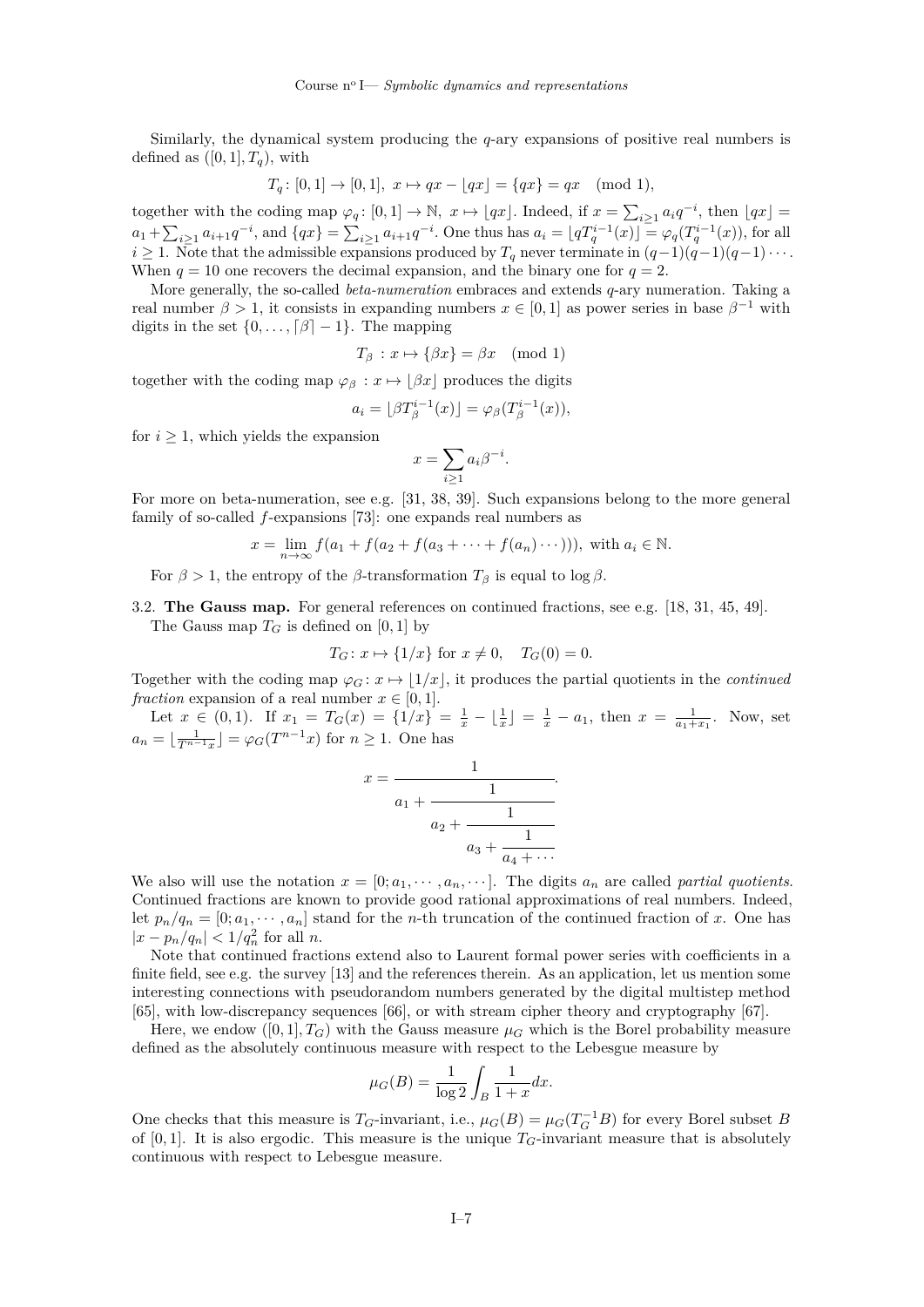By applying the ergodic theorem to the Gauss map, one obtains that the Lyapounov exponent is a.e. equal to  $\frac{\pi^2}{6 \log 2}$ , which is also equal to the entropy. The statistical properties concerning the digits in the continued fraction expansion of  $\alpha$  are provided by the Gauss measure via the ergodic theorem. For instance, for a.e.  $x$ , one has

$$
\lim_{N \to \infty} \frac{1}{N} \operatorname{Card} \{ n \le N; \ a_n = k \} = \frac{1}{\log 2} \log \left( \frac{(k+1)^2}{k(k+1)} \right).
$$

Note that the continued fraction algorithm is closely related to *Euclid's algorithm*: let us start with two (coprime) positive integers  $u_0$  et  $u_1$ ; Euclid's algorithm works by subtracting as much as possible the smallest of both numbers from the largest one (that is, one performs the Euclidean division of the largest one by the smallest); this yields  $u_0 = u_1 \lfloor \frac{u_0}{u_1} \rfloor + u_2$ ,  $u_1 = u_2 \lfloor \frac{u_1}{u_2} \rfloor + u_3$ , *etc.*, until we reach  $u_{m+1} = 1 = \text{pgcd}(u_0, u_1)$ . By setting for  $i \in \mathbb{N}$ ,  $\alpha_i = \frac{u_i}{u_{i+1}}$  and  $a_i = \begin{bmatrix} 2 \\ \alpha_i \end{bmatrix}$ , one gets  $\alpha_{i-1} = a_{i-1} + \frac{1}{\alpha_i}$  and

$$
\alpha_0 = u_0/u_1 = a_0 + \cfrac{1}{a_1 + \cfrac{1}{a_2 + \cfrac{1}{a_3 + \dots + \cfrac{1}{a_{m-1} + 1/a_m}}}}
$$

<span id="page-8-0"></span>3.3. **Codings of rotations and Sturmian words.** Sturmian words provide symbolic codings of translations  $R_{\alpha}$  of the unit circle (that is, the one-dimensional torus  $\mathbb{T} = \mathbb{R}/\mathbb{Z}$ ) with

$$
R_{\alpha} \colon \mathbb{R}/\mathbb{Z} \to \mathbb{R}/\mathbb{Z}, \ x \mapsto x + \alpha \text{ mod } 1.
$$

They have been introduced in [\[64\]](#page-16-4) and widely studied. For more on Sturmian words, see the corresponding chapters in [\[60,](#page-16-8) [37\]](#page-15-8) and the references therein.

The infinite word  $u = (u_n)_{n \in \mathbb{N}} \in \{0,1\}^{\mathbb{N}}$  is said to be a *Sturmian word* if there exist  $\alpha \in (0,1)$ ,  $\alpha \notin \mathbb{Q}, x \in \mathbb{R}$  such that

$$
\forall n \in \mathbb{N}, \ u_n = i \Longleftrightarrow R^n_{\alpha}(x) = n\alpha + x \in I_i \ (\text{mod } 1),
$$

with either  $I_0 = [0, 1 - \alpha], I_1 = [1 - \alpha, 1],$  or  $I_0 = ]0, 1 - \alpha], I_1 = ]1 - \alpha, 1].$ 

A Sturmian word is thus a coding of the dynamical system  $(\mathbb{T}, R_{\alpha})$  with respect either to the two-interval partition  $\{I_0 = [0, 1 - \alpha], I_1 = [1 - \alpha, 1]\}$  or to  $\{I_0 = ]0, 1 - \alpha], I_1 = ]1 - \alpha, 1]\}.$ 

The following lemma is crucial for the study of Sturmian words.

<span id="page-8-1"></span>**Lemma 1.** The word  $w = w_1 \cdots w_n$  over the alphabet  $\{0,1\}$  is a factor of the Sturmian word u if *and only if*  $I_w := I_{w_1} \cap R_\alpha^{-1} I_{w_2} \cap \cdots R_\alpha^{-n+1} I_{w_n} \neq \emptyset$ .

*Proof.* By definition, one has

$$
\forall i \in \mathbb{N}, \ u_n = i \Longleftrightarrow n\alpha + x \in I_i \ (\text{mod } 1).
$$

One first notes that  $u_k u_{k+1} \cdots u_{n+k-1} = w_1 \cdots w_n$  if and only if

$$
\begin{cases}\n k\alpha + x \in I_{w_1} \\
 (k+1)\alpha + x \in I_{w_2} \\
 \dots \\
 (k+n-1)\alpha + x \in I_{w_n}.\n\end{cases}
$$

One then applies the density of  $(n\alpha)_{n\in\mathbb{N}}$  in  $\mathbb{Z}/\mathbb{R}$  (recall that  $\alpha$  is assumed to be an irrational number). □

One first notes that the condition of Lemma [1](#page-8-1) does not depend on the point  $x$  whose orbit is coded but only on  $\alpha$ . Also, it does not depend on the partition  $I_0 = [0, 1 - \alpha], I_1 = [1 - \alpha, 1],$ or  $I_0 = ]0, 1 - \alpha]$ ,  $I_1 = ]1 - \alpha, 1]$ . One thus can define the *Sturmian shift*  $(X_\alpha, S)$  as the closure in  $\{0,1\}^{\mathbb{N}}$  of the orbit of any Sturmian word coding  $R_{\alpha}$  (and also as the closure in  $\{0,1\}^{\mathbb{N}}$  of the orbit of all Sturmian words coding  $R_{\alpha}$ ). Indeed, since two Sturmian words coding the same rotation have the same set of factors, then one checks that the symbolic dynamical system generated by a Sturmian word coding the rotation  $R_{\alpha}$  consists of *all* the Sturmian words that code the same rotation. The system  $(X_\alpha, S)$  is *minimal*: it admits no non-trivial closed and shift-invariant subset.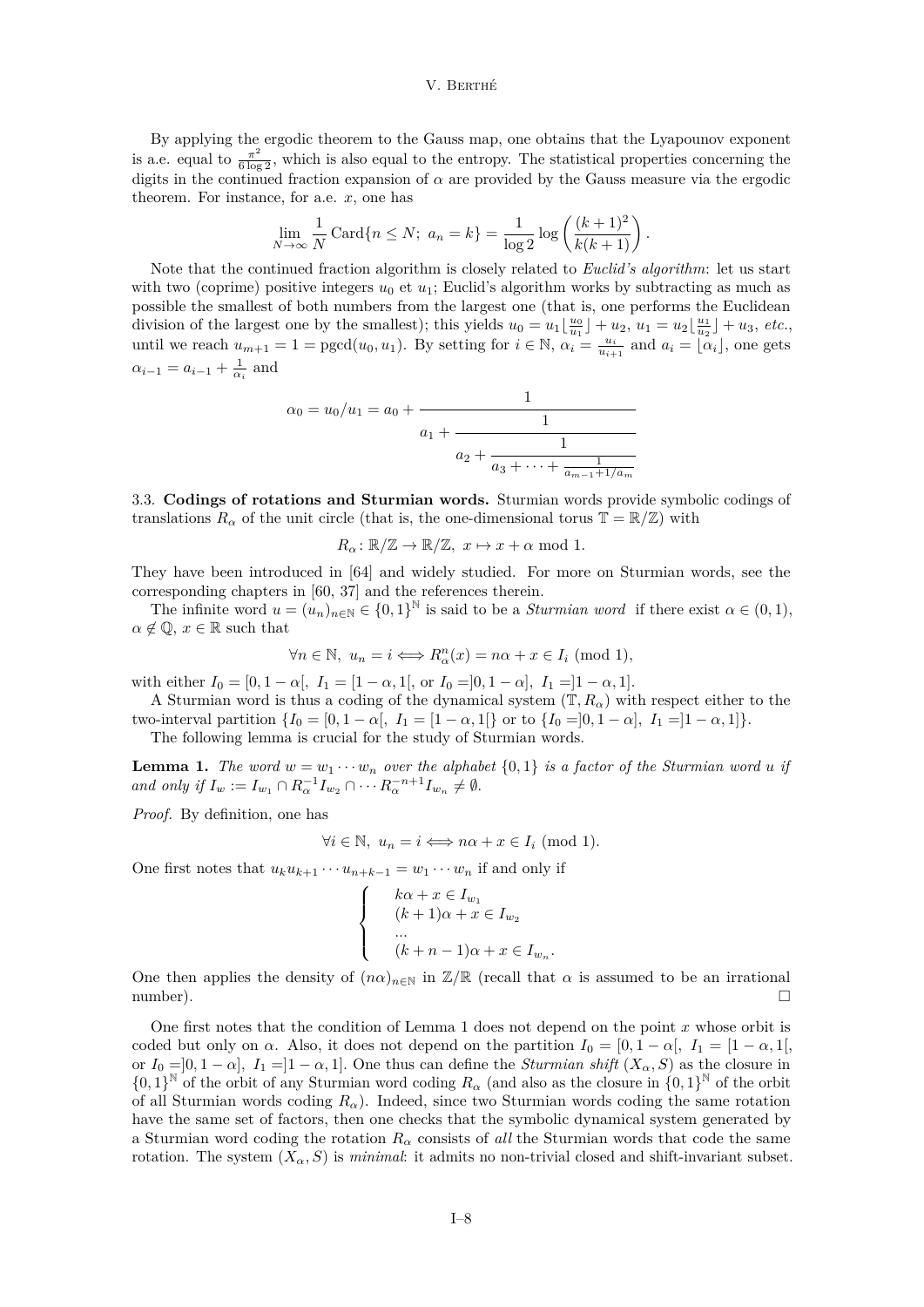One easily checks that the sets  $I_{w_1} \cap R_\alpha^{-1} I_{w_2} \cap \cdots R_\alpha^{-n+1} I_{w_n}$  are intervals of  $\mathbb{T} = \mathbb{R}/\mathbb{Z}$ . Furthermore, the factors of u of length n are in one-to-one correspondence with the  $n + 1$  intervals of T whose end-points are given by  $-k\alpha$  mod 1, for  $0 \leq k \leq n$ . This implies that two Sturmian words coding the same rotation  $R_{\alpha}$  have the same factors. Furthermore, Sturmian words have exactly  $n+1$  factors of length n, for every  $n \in \mathbb{N}$ . This is even a characterization of Stumian words:

**Theorem 3** (Coven-Hedlund [\[29\]](#page-15-17)). *A word*  $u \in \{0,1\}^{\mathbb{N}}$  *is Sturmian if and only if it has exactly*  $n + 1$  *factors of length n.* 

An infinite word is *periodic* (respectively *ultimately periodic*) if there exists a positive integer T such that  $\forall n, u_n = u_{n+T}$ .

Note that the complexity function can be considered as a good measure of the disorder of a sequence as it is smallest for periodic sequences. Namely, a basic result of [\[29\]](#page-15-17) is the following.

<span id="page-9-0"></span>**Proposition 1.** If u is a periodic or ultimately periodic sequence,  $p_u(n)$  is a bounded function. If *there exists an integer n* such that  $p_u(n) \leq n$ , *u is an ultimately periodic sequence.* 

*Proof.* The first part is trivial. In the other direction, we have  $p_u(1) \geq 2$  otherwise u is constant, so  $p_u(n) \leq n$  implies that  $p_u(k + 1) = p_u(k)$  for some k. For each word w of length k occurring in u, there exists at least one word of the form wa occurring in u, for some letter  $a \in \mathcal{A}$ . As  $p_u(k+1) = p_u(k)$ , there can be only one such word. Hence, if  $u_i...u_{i+k-1} = u_j...u_{j+k-1}$ , then  $u_{i+k} = u_{j+k}$ . As the set  $\mathcal{L}_u(k)$  is finite, there exist  $j > i$  such that  $u_i...u_{i+k-1} = u_j...u_{j+k-1}$ , and hence  $u_{i+p} = u_{j+p}$  for every  $p \ge 0$ , one period being  $j-i$ .

By Proposition [1,](#page-9-0) Sturmian words are non-periodic words of smallest complexity. This explains why Sturmian words are widely studied and occur in various contexts as models of aperiodic order, for quasiperidoic structures such as quasicrystals (see the books [\[4,](#page-15-18) [48\]](#page-16-21)), or else in discrete geometry, as (Freeman) coding discrete lines in discrete geometry. More generally, for references on discrete lines, see the surveys [\[52,](#page-16-22) [22\]](#page-15-19).

One deduces from Lemma [1](#page-8-1) not only properties of a topological nature on the number of factors, but also information of a measure-theoretical nature, such as the expression of densities of factors [\[11\]](#page-15-20), that can be deduced from the equidistribution of the sequence  $(n\alpha)_{n\in\mathbb{N}}$ . Indeed, the frequency of occurrence of the word w in the Sturmian word u is equal to the length of the interval  $I_w$ . We have seen in Section [2.3](#page-3-0) that it allows the expression of a shift-invariant measure. Moreover, one checks that Sturmian words are uniquely ergodic: the convergence to frequencies is uniform. Frequencies of factors thus provides the unique shift-invariant measure of the Sturmian shift  $(X_\alpha, S)$ . We also deduce from the expression of the complexity function that it has zero topological entropy.

Moreover, one checks that the systems  $(R_{\alpha}, \mathbb{T})$  and  $(X_{\alpha}, S)$  are measure-theorerically isomorphic, and even semi-conjugate. We thus can consider that the chosen partition provides a good coding. One has the following commutative diagram:

$$
\begin{array}{ccc}\n\mathbb{R}/\mathbb{Z} & \xrightarrow{R_{\alpha}} & \mathbb{R}/\mathbb{Z} \\
\downarrow & & \downarrow \\
X_{\alpha} & \xrightarrow{\rightarrow} & X_{\alpha}\n\end{array}
$$

Let us consider now a combinatorial way of generating Sturmian words. A *substitution*  $\sigma$  is an application from an alphabet  $A$  into the set of nonempty finite words on  $A$ ; it extends to a morphism of the free monoid  $\mathcal{A}^*$  by concatenation, that is,  $\sigma(ww') = \sigma(w)\sigma(w')$  and  $\sigma(\varepsilon) = \varepsilon$ . It also extends in a natural way to a map defined over  $\mathcal{A}^{\mathbb{N}}$  or  $\mathcal{A}^{\mathbb{Z}}$ .

Substitutions are very efficient tools for producing sequences. Let  $\sigma$  be a substitution over the alphabet A, and a be a letter such that  $\sigma(a)$  begins with a and  $|\sigma(a)| \geq 2$ . Then there exists a unique fixed point u of  $\sigma$  beginning with a. This sequence is obtained as the limit in  $\mathcal{A}^{\mathbb{N}}$  (when n tends toward infinity) of the sequence of words  $\sigma^{n}(a)$ , which is easily seen to converge.

The *Fibonacci sequence* is the fixed point  $v$  beginning with  $a$  of the *Fibonacci substitution*  $\sigma$ defined over the two-letter alphabet  $\{a, b\}$  by  $\sigma(a) = ab$  and  $\sigma(b) = a$ .

## $v = abaababaabaabaabaabaabaabaabaabaabaabaabaabaabaabaabaabaabaabaabaabaaabaa \ldots$

The Fibonacci word is a particular case of a Sturmian word. It belongs to the Sturmian shift associated with the Golden ratio  $\alpha = \frac{1+\sqrt{5}}{2}$ .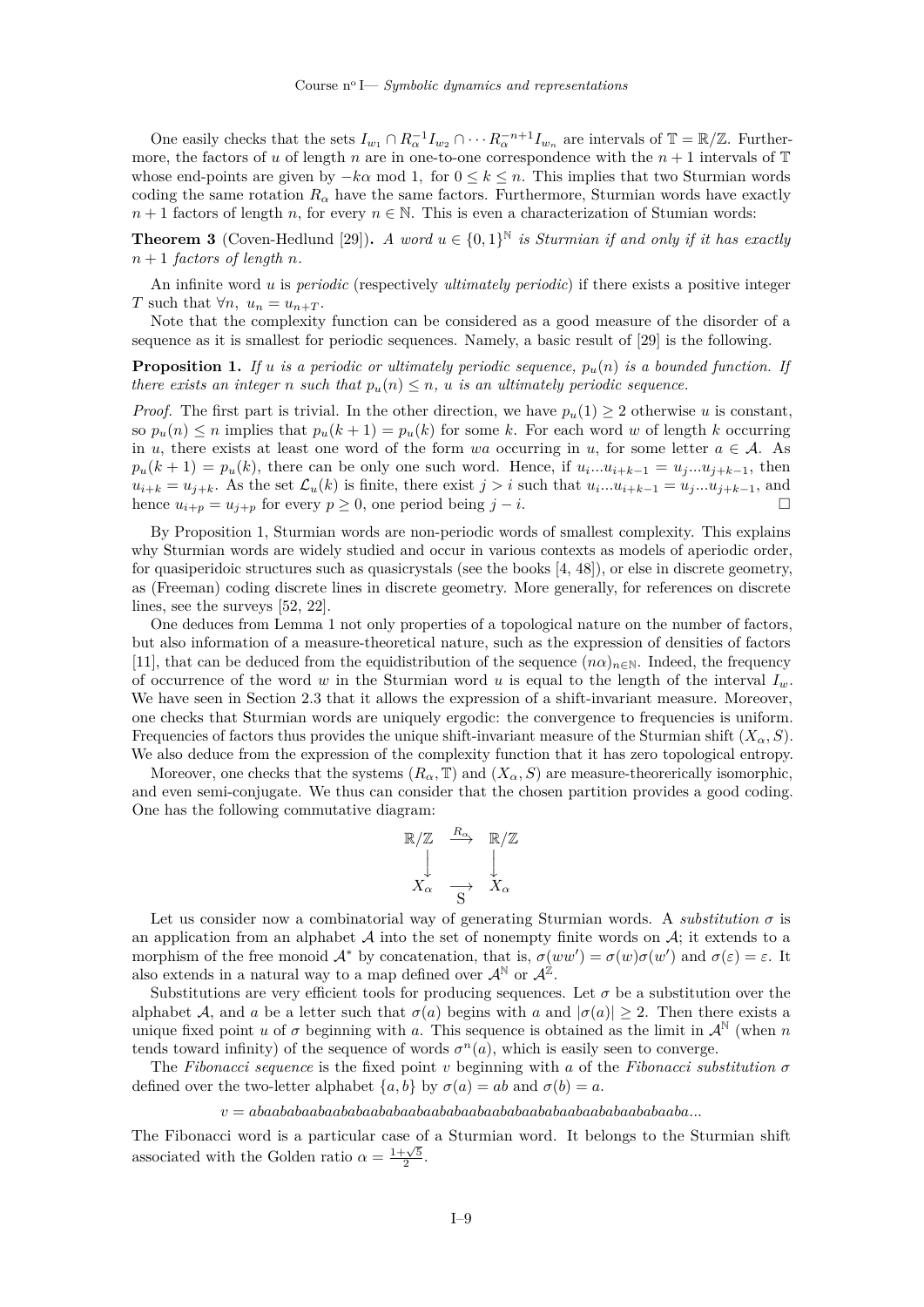Let us see how to generate all the Sturmian shifts with substitutions. We work now on the alphabet  $\{a, b\}$ . We consider the substitutions  $\tau_a$  and  $\tau_b$  defined over the alphabet  $\mathcal{A} = \{a, b\}$  by  $\tau_a: a \mapsto a, b \mapsto ab$  and  $\tau_b: a \mapsto ba, b \mapsto b$ . Let  $(i_n) \in \{a, b\}^{\mathbb{N}}$ . The following limits

<span id="page-10-2"></span>(3.1) 
$$
u = \lim_{n \to \infty} \tau_{i_0} \tau_{i_1} \cdots \tau_{i_{n-1}}(a) = \lim_{n \to \infty} \tau_{i_0} \tau_{i_1} \cdots \tau_{i_{n-1}}(b)
$$

exist and coincide whenever the directive sequence  $(i_n)_n$  is not ultimately constant (it is easily shown that the shortest of the two images by  $\tau_{i_0}\tau_{i_1}\ldots\tau_{i_{n-1}}$  is a prefix of the other). One checks that the infinite words thus produced are all Sturmian words: indeed, it suffices to consider and compute their factor complexity. More generally, one can prove that a Sturmian word is an infinite word whose set of factors coincides with the set of factors of a sequence  $u$  of the form  $(3.1)$ , with the sequence  $(i_n)_{n>0}$  being not ultimately constant (that is, it is an element of the symbolic dynamical system  $X_u$  generated by u, since  $(X_u, S)$  is minimal). The proof relies on the fact that in a Sturmian language, either  $aa$  (the letter  $b$  occurs as an isolated letter) or  $bb$  ( $a$  is isolated) occurs: one cannot have simultaneously  $aa$  and  $bb$  since there are 3 factors of length 2. One then desubstitutes according to the isolated letter: if b is isolated in u, then one can write u as  $u = \sigma_a(v)$ (one reduces the ranges of successive occurrences of  $a'$  by 1). One checks that  $v$  (possibly up to a prefix letter) is again a Sturmian word (associated with a different  $\alpha$ ). If one wants to generate a specific Sturmian word (not only a Sturmian language/shift), one can use four substitutions. One striking property of Sturmian words is the following: the way one iterates the substitutions is governed by the continued fraction expansion of  $\alpha$ . This method can be used for the generation of discrete lines and planes in discrete geometry, as well as for the recognition of discrete planes [\[33\]](#page-15-21). More generally shifts with at most linear factor complexity can also be generated in terms of composition of substitutions, see e.g. the survey [\[12\]](#page-15-22) and the references therein.

Let us see now an example of an arithmetical discrepancy property of  $R_{\alpha}$  that can be proved symbolically. Let  $u \in A^{\mathbb{N}}$  and assume that each letter *i* has frequency  $f_i$  in *u*. The *discrepancy* of u is  $\Delta(u) = \limsup_{i \in \mathcal{A}, n \in \mathbb{N}} ||u_0 u_1 ... u_{n-1}||_i - nf_i$ . The quantity  $\Delta(u)$  is considered e.g. in [\[1,](#page-15-23) [2\]](#page-15-24). A word  $u \in A^{\mathbb{N}}$  is said to be *C*-balanced if for any pair v, w of factors of the same length of u, and for any letter  $i \in \mathcal{A}$ , one has  $||v|_i - |w|_i| \leq C$ . It is said *balanced* if there exists  $C > 0$  such that it is  $C$ -balanced. If  $u$  has letter frequencies, then  $u$  is balanced if and only if its discrepancy  $\Delta(u)$  is finite. It is also said to have *bounded deviation* (the term 'deviation' refers here to the ergodic averages, that is, the Birkhoff sums associated with the indicator function of the cylinders associated with letters).

A subset A of  $\mathbb T$  with (Lebesgue) measure  $\mu(A)$  is said to be a *bounded remainder set* for the translation  $R_{\alpha}: x \mapsto x + \alpha \ (\alpha \in \mathbb{T})$  if there exists  $C > 0$  such that for a.e. x the following holds: ∀*N*,  $|Card{0 \le n < N}$ ;  $x + n\alpha \in A$ } –  $N\mu(A)| \le C$ . Let  $f := \mathbf{1}_A(x) - \mu(A)\mathbf{1}$ . The notation **1** stands for the constant function that takes value 1. Note that  $\text{Card}\{n < N : R_{\alpha}^n(x) \in$  $A$ } –  $N\mu(A) = \sum_{n \le N} f(R_{\alpha}^n x)$ . Hence, A is a bounded remainder set if and only if the Birkhoff sum  $\sum_{n\leq N} f(R^n_\alpha x)$  is a.e. uniformly bounded.

Sturmian words are known to be 1-balanced [\[60\]](#page-16-8) (they have bounded deviation with respect to the ergodic theorem); they even are exactly the 1-balanced infinite words that are not eventually periodic. This result can be shown with a purely combinatorial proof. One can also show a balance property for factors (instead of letters) [\[77\]](#page-16-23). One thus deduces from Lemma [1](#page-8-1) that intervals of the form  $\alpha \mathbb{Z} + \mathbb{Z}$  are bounded remainder sets for  $R_{\alpha}$ . One recovers with a purely symbolical proof one direction of Kesten's characterization of intervals that are bounded remainder sets as intervals with length in  $\alpha \mathbb{Z} + \mathbb{Z}$  [\[47\]](#page-16-24).

## 4. Dynamics and computation

<span id="page-10-0"></span>The aim of this section is to discuss dynamical systems and their orbits from a computational viewpoint, motivated by the question of numerical simulations in the framework of finite precision computer arithmetic, but also by applications in discrete geometry or for gcd computations.

<span id="page-10-1"></span>4.1. **First definitions.** An orbit  $(T^n(x))_{n\in\mathbb{N}}$  of the dynamical system  $(X,T)$  is said to be *eventually periodic* if there exists *n* such that  $T^n(x) = T^{n+k}(x)$ , for all  $k \in \mathbb{N}$ . If  $n = 0$ , then the orbit is said to be *purely periodic*. In order to define a stronger notion of "finiteness" for an orbit, we will assume that  $(X, T)$  has 0 as a fixed point:  $0 \in X$  and  $T(0) = 0$ . The orbit  $(T^n(x))_{n \in \mathbb{N}}$  is thus said to be *finite* if there exists *n* such that  $T^n(x) = 0$ ; this yields  $T^{k+n}(x) = 0$  for all  $k \in \mathbb{N}$ . Finite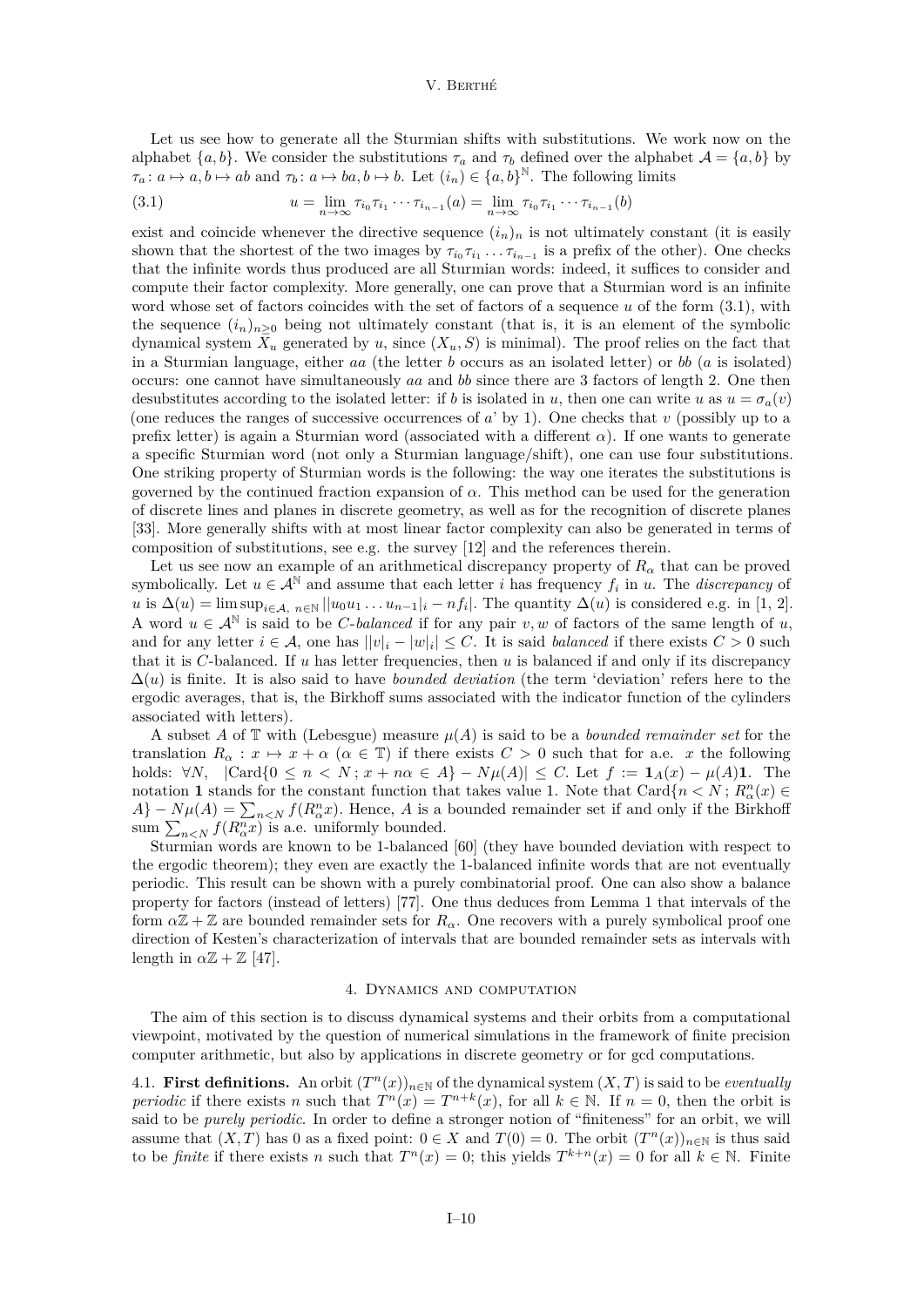orbits are thus particular cases of periodic orbits. For instance, in base 10, rational numbers have periodic orbits, whereas decimal numbers have finite orbits.

By *finite state machine simulation* of the dynamical system  $(X, T)$ , we mean the following: we consider

- a finite set  $\hat{X}$ , which is a set of finite sequences of, usually, binary digits, this is a  $discretization$  of the space  $X$ ,
- a coding map  $\varphi: X \to \hat{X}$ , i.e., a projection onto the discretized space  $\hat{X}$ ,
- and a map  $\hat{T}$  that acts on  $\hat{X}$  with  $\hat{T}(\hat{X}) \subset \hat{X}$ , whose action is defined as a finite state machine, i.e., the image of  $x \in \hat{X}$  by  $\hat{T}$  is computed by a finite state machine that takes as input the sequence of digits of x and then outputs the sequence of digits of  $\hat{T}(x)$ ; we also want the behavior of  $\hat{T}$  to be close to the behavior of T, that is,  $\hat{T} \circ \varphi$  to be close to  $\varphi \circ T$ . Let us stress the fact that the transformation  $\hat{T}$  acts on a discrete space whereas  $T$  acts on a continuous space.

The underlying discretization can be chosen either uniform (see e.g. [\[61\]](#page-16-25)), or non-uniform, for instance, if one works on floating-point arithmetics, in a domain where the precision is not the same at every point of the space; it is concentrated around 0 and gets less and less accurate when the number to be represented increases. The question is now to understand what happens when the number of points N of the finite space  $\hat{X}$  tends to infinity or when the precision tends to 0.

As an example, consider the floating-point simulation  $\hat{T}_G$  of the Gauss map (see e.g. [\[25,](#page-15-25) [26,](#page-15-26) [27\]](#page-15-27)), defined as  $\hat{T}_G(0) = 0$ ,  $\hat{T}_G(x) = 1/x$  mod 1 otherwise, with the operations of division and reduction modulo 1 being defined in floating-point arithmetics on the floating-point domain (i.e., on the finite set of numbers represented in this fixed-precision system).

<span id="page-11-0"></span>4.2. **Main issues.** The following issues are thus to be considered. These questions are addressed in full generality and answers depend on the nature of the dynamical system  $(X, T)$  (the two extreme cases are usually considered, chaotic case or uniquely ergodic case, but also conservative vs. dissipative dynamics), but we use as a guideline the Gauss map acting on [0*,* 1].

- **Periodic orbits for**  $(X, T)$  and  $(\hat{X}, \hat{T})$  The orbits produced by a finite state machine simulation of a dynamical system are eventually periodic (the set of representable numbers  $\hat{X}$  is finite). What are the finite or the periodic expansions of the dynamical system  $(X, T)$ ? What is the number of periodic cycles and their lengths for  $(\hat{X}, \hat{T})$ ? What is the size of connected components (i.e., the number of points attracted by a given cycle)? What is the time to reach it (stabilization time)?
- Genericity and ergodic properties for periodic orbits for  $(X, T)$  Do periodic expansions for  $(X, T)$  have a typical behavior? But what could be considered as a typical orbit? a generic orbit, but with respect to which invariant measure? What is the spatial distribution of periodic cycles for  $(X, T)$ ? Indeed, since measure-theoretical dynamical systems are defined up to sets of zero measure, the relevance of the statistical properties provided by the ergodic theorem with respect to computation can be questioned. In particular, what can be said concerning the behavior of rational points under the Gauss map? We just know that their orbits are finite, and that they correspond to the application of Euclid's algorithm. We also know that points having finite, or periodic orbits are dense. This does not imply a priori that their orbits behave in a generic way.
- **Genericity and ergodic properties for periodic orbits for**  $(\hat{X}, \hat{T})$  Same questions on the orbits of  $(\hat{X}, \hat{T})$ . What is the impact of the fact that the space  $\hat{X}$  is discrete? Does discretization detect typical behavior? Are there typical orbits (with respect to  $(X, T)$ ) among computable ones?
- ∙ **Rounding and truncation errors** are then to be taken care of. What can be said concerning the roundoff errors when simulating trajectories? How far are computed orbits from exact ones?

<span id="page-11-1"></span>4.3. **Roundoffs and shadowing.** We focus here on the example of the floating-point Gauss map to illustrate this section. We follow here mainly [\[25,](#page-15-25) [26,](#page-15-26) [27,](#page-15-27) [40\]](#page-16-26). Orbits under the real Gauss map  $T_G$  are all finite (they reach 0) since machine-representable numbers are rational numbers. If one looks at the orbits produced by the floating-point Gauss map, it is a priori unclear to know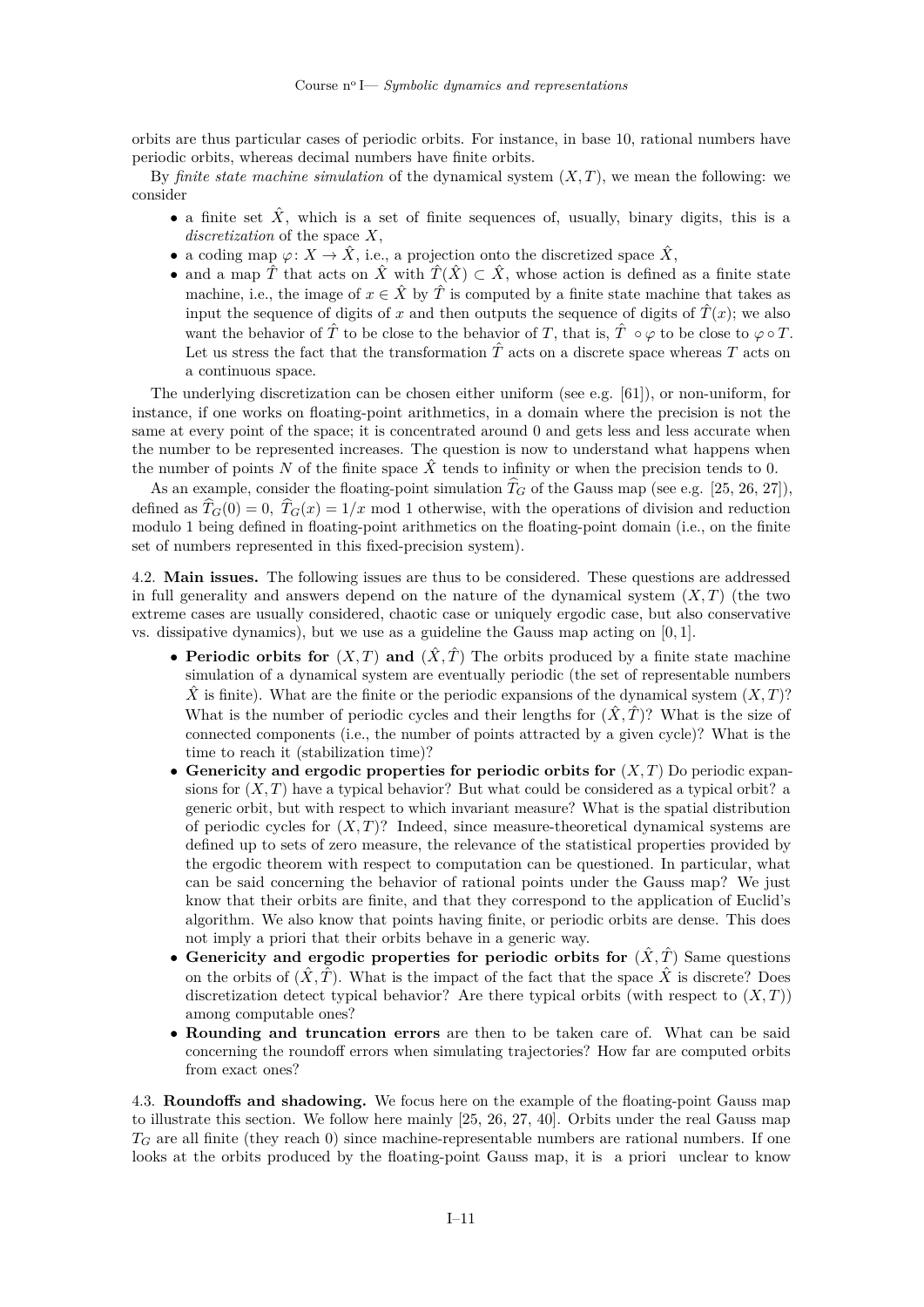whether they also reach 0. In the case of the Gauss map, the notion of genericity refers to the Gauss measure  $\mu_G = \frac{1}{\log 2} \int \frac{1}{1+x} dx$  (see Section [3.2\)](#page-7-0), that is the unique ergodic invariant measure absolutely continuous with respect to the Lebesgue measure.

As seen in the previous section, there are two levels of difficulties that have to be handled.

- ∙ First, one has to check that the roundoff errors do not accumulate. One way to handle this problem is to prove that orbits under the simulation of the dynamical system have a counterpart in the exact dynamical system, i.e., that they are uniformly close to exact orbits of T. These orbits are said to *shadow* the simulated orbits; see [\[70\]](#page-16-27) for more on the concept of shadowing (roughly speaking, approximate orbits of a dynamical system are closely followed by exact orbits). Shadowing or pseudo-orbit tracing started with the works of Anosov and Bowen (for smooth uniformly hyperbolic systems) in the seventies, and is now a classical object of study for chaotic dynamical systems.
- ∙ But, a second problem occurs: even if orbits under a floating-point version of the dynamical system are proved to be close to exact orbits, there is no reason for these orbits to be generic with respect to  $T$ . In other words, what is the measure carried by the true orbit that shadows the computer orbit (in terms of time averages  $\lim \frac{1}{N} \sum_{n=0}^{N} \delta_{T^n(x)}$ )?

It is proved in [\[25,](#page-15-25) [27\]](#page-15-27) that orbits under the floating-point Gauss map are uniformly close to exact orbits with an explicit construction of the initial point of the exact orbit. The proof relies on "backward error" analysis. As stressed in  $[26]$ , "the y whose actual orbit is shadowing the numerical simulation is a quadratic irrational or rational number, and thus is from a set of zero measure." But the shadowing orbits are usually long, they thus have a tendency to behave like a generic one.

Consider now a general dynamical system  $(X, T)$ . If it admits invariant measures absolutely continuous with respect to the Lebesgue measure, then among these measures, there exist a unique ergodic one. It is proved in [\[40\]](#page-16-26), whose expressive title is "Why do computers like Lebesgue measure", that the histograms of computer simulations display the ergodic invariant measure that is absolutely continuous with respect to Lebesgue measure under the main assumption that there exist long trajectories for the computer transformation  $\hat{T}$ . Long means here that these orbits visit a fixed portion of the space  $\hat{X}$ . As stressed in [\[40\]](#page-16-26), the very process of discretization of the spaces forces computer orbits to display only the ergodic invariant measure that is absolutely continuous.

The situation is more contrasted in the general case of conservative homeomorphisms such as highlighted and studied in detail in [\[43\]](#page-16-28) (see also [\[42\]](#page-16-29)), where the dynamical behavior of spacial discretizations of a generic homeomorphism of a compact manifold is investigated. The behavior of discretizations is shown to be quite erratic in the conservative case. A property is said to be generic here if it is satisfied (at least) on a countable intersection of dense open sets. It is proved that dynamical properties of a generic conservative homeomorphism cannot be detected using a single discretization, even if subsequences of discretizations allow to detect some dynamical features. The behavior in the conservative and dissipative case for homeomorphims of compact manifolds is also shown to be quite different with respect to spatial discretization.

The case of uniform discretization for circle homeomorphisms is investigated in [\[61\]](#page-16-25): in particular, the discrete dynamics induced by Diophantine diffeomorphisms is proved to be asymptotically random (they behave like random mappings such as described in the next section). Moreover, in [\[61,](#page-16-25) Proposition 8.1], uniquely ergodic homeomorphisms on a compact Riemannian manifold are considered. It is proved that the uniformly distributed measure on a periodic cycle of the discretization tends to the invariant measure when the number of points tends to infinity.

<span id="page-12-0"></span>4.4. **Random mappings.** It is usual to compare the behaviour of a discretization of a chaotic dynamical system with the behaviour of random mappings. A *random mapping* is a map uniformly chosen randomly among all the maps from  $\{1, \ldots, N\}$  to itself (each map has probability  $1/N^N$ to be chosen). There is an important literature devoted to random mappings, see for instance [\[20,](#page-15-28) [34,](#page-15-29) [51\]](#page-16-30).

We represent a random mapping as a functional graph: nodes are elements of  $\{1, \ldots, N\}$ , there is an arrow from *i* to *j* if  $f(i) = j$ . Note that each connected component contains one cycle. An orbit is made of a path (a tail) that connects to a cycle. A connected component is made of possibly several orbits and can be seen as trees rooted on a cycle.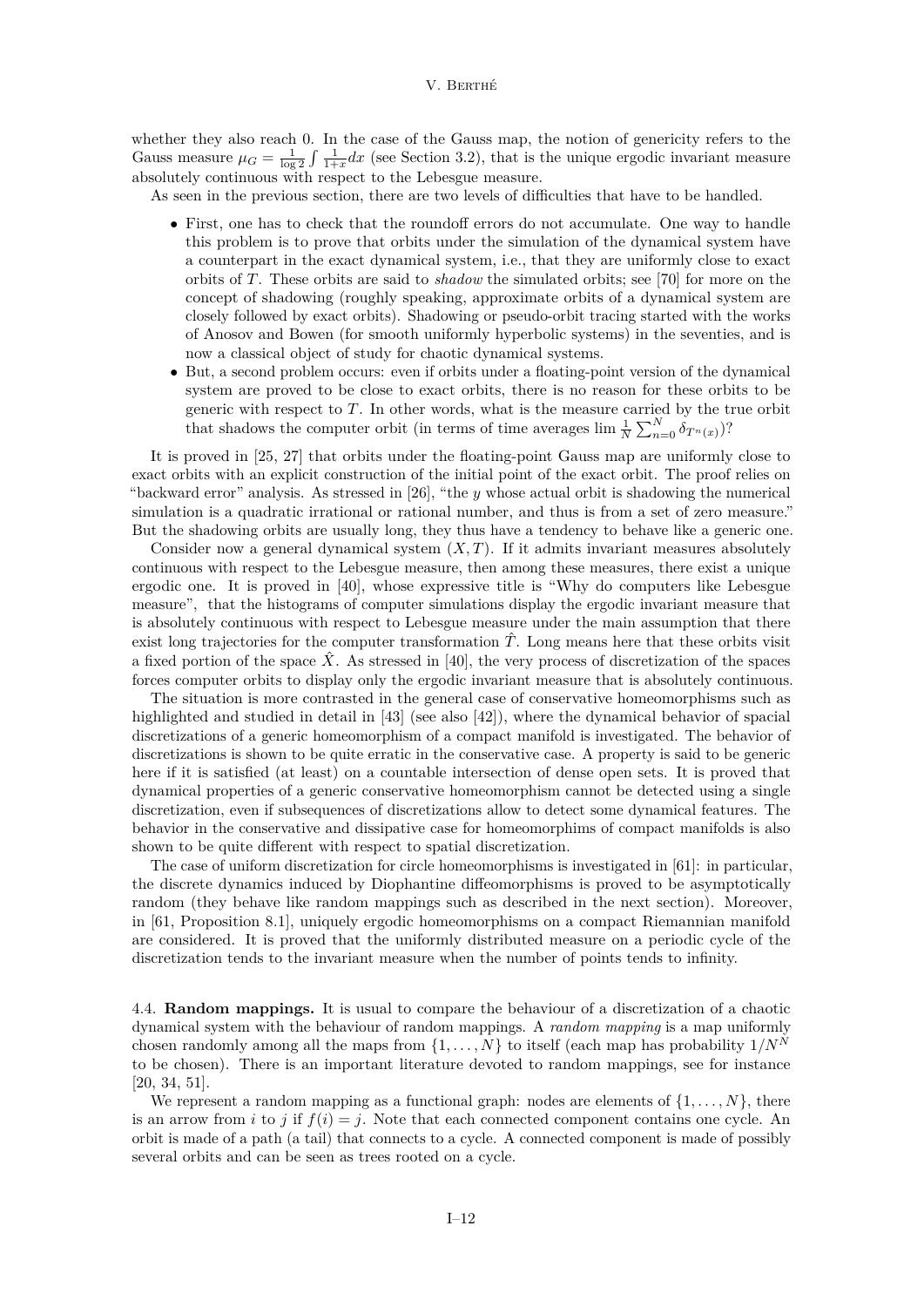The expectations of the following parameters have the asymptotics given below when  $N$  tends to infinity (note that the distributions are Gaussian).

- The mean number of nodes without antecedents is equivalent to  $N/e$ .
- The mean number of cyclic nodes is equivalent to  $\sqrt{\pi N/2}$ .
- The mean number of connected components is equivalent to  $(1/2)$  log N.

For a random point  $\nu$ , the expectations of

- the size of the component that contains  $\nu$  is equivalent to 2*N*/3;
- the tail length is equivalent to  $\sqrt{\pi N/8}$  (i.e., the maximal length of the injective orbit);
- the cycle length is equivalent to  $\sqrt{\pi N/8}$  (i.e., the average length of the period of its orbit).

In summary, one has a one giant component and few large trees. Furthermore, periods (cycles) tend to be "long".

<span id="page-13-0"></span>4.5. **Finite and periodic orbits of the Gauss map.** Let us come back to the Gauss map. If  $N$  stands for the total number of floating-point numbers in a simulation, then the average length of the period of an orbit is thus expected to be in  $\sqrt{\pi N/8} + O(1)$ . The equidistribution results for quadratic irrational numbers obtained in [\[71\]](#page-16-31), through the use of Parry's prime orbit method [\[68\]](#page-16-32), confirm this long orbit behavior, and the fact that the periodic orbits capture some kind of genericity: taking averages on periodic orbits yields the usual ergodic limits; if each individual periodic orbit behaves in a non-generic way, the distribution of the quadratic irrational numbers ordered with respect to the lengths of their period follows the Gauss measure.

We find the same kind of paradox within the so-called framework of "dynamical analysis of algorithms" which mixes analysis of algorithms (such as initiated by D. E. Knuth) and spectral study of dynamical systems through their transfer operators, with probabilistic and ergodic methods. In particular, the dynamical analysis of Euclid's algorithm (performed in full details in [\[58,](#page-16-33) [5\]](#page-15-30), see also [\[35,](#page-15-31) [36,](#page-15-32) [76\]](#page-16-34)), proves that the orbits of rational points behave indeed in a generic way.

This confirms the pertinence of a dynamical approach in contexts where only integer parameters are to be considered. Let us quote two applications fields. In discrete geometry, continued fractions and Euclid's algorithm are indeed known to describe discretizations of lines, and their possible generalizations describe discrete planes [\[33\]](#page-15-21). In order to understand statistical properties of such discretizations, it is useful to rely on the continuous counterpart, that is, on the Gauss map, and on its multidimensional generalizations. Continued fraction algorithms can also be used to describe gcd algorithms such as developed in [\[16,](#page-15-33) [17\]](#page-15-34) for real numbers as well as polynomials with coefficients in a finite field. The underlying dynamical systems allow to handle a complete probabilistic analysis of the associated gcd algorithms, by providing both the average-case and the distributional analysis. In particular, the expectation of number of steps is proved to be connected to the entropy of the dynamical system.

## 5. Continued fractions vs. decimal expansions: Lochs' theorem

<span id="page-13-1"></span>The aim of this section is to compare in average the level of information required for computing the continued fraction expansion of a positive real number  $x$  whose expansion in some numeration system (decimal, binary, base  $\beta$  etc.) is given. More precisely, we want to know in average the number of digits in one symbolic representation (here, the continued fraction expansion) that can be obtained from the first  $n$  digits in another representation.

We first start with decimal expansions (this is the case that has been first handled in the literature, it also yields the more striking result) and ask for the number of decimal digits required for expanding x in continued fraction. We first fix the notation. Let  $x \in (0,1)$  be an irrational number with continued fraction  $x = [0; a_1, \dots, a_n, \dots]$ , and with decimal expansion  $x = \sum_{i \geq 1} \frac{\varepsilon_i}{10^i}$ , with  $\varepsilon_i \in \{0, 1, \ldots, 9\}$  for all  $i \geq 1$ . For  $n \geq 1$ , let  $x_n$  be the lower *n*-th decimal approximations of  $x: x_n = \sum_{i=1}^n \frac{\varepsilon_i}{10^i}.$ 

If two numbers are sufficiently close, then their respective continued fraction expansions have the same first partial quotients. Let us quantify this. For a fixed non-negative integer n, let  $k_n(x)$  be the largest non-negative integer k such that the first k partial quotients of  $x_n$  are equal to the first  $k$  partial quotients of  $x$ . The following classic result by G. Lochs [\[56\]](#page-16-35) describes the a.e. behavior of the quantity  $k_n(x)$  and indicates that the *n* first decimals determine approximatively *n* of the first partial quotients, which might seem at first view non-intuitive.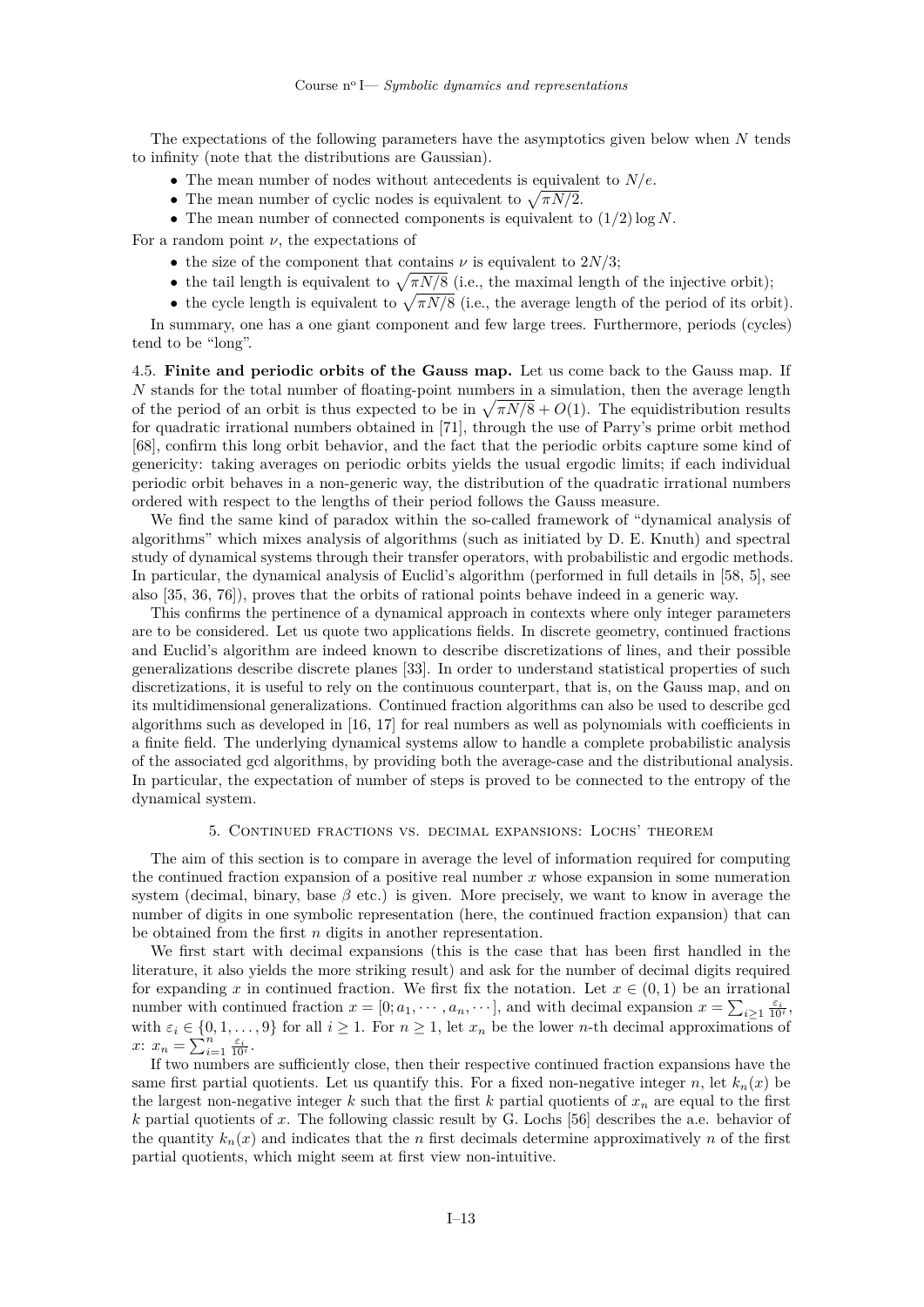**Theorem 4.** [\[56\]](#page-16-35) *For almost every irrational number*  $x \in [0,1]$  *(with respect to the Lebesgue measure)*

(5.1) 
$$
\lim_{n \to \infty} \frac{k_n(x)}{n} = \frac{6 \log 10 \log 2}{\pi^2} \sim 0.9702.
$$

In particular, Lochs has shown in [\[57\]](#page-16-36) that the first 1000 decimals of  $\pi$  give the first 968 partial quotients of the continued fraction expansion of  $\pi - 3$ .

Note that we recognize in [\(5.1\)](#page-14-1) the Lyapounov exponent  $\lambda_G$  (the entropy) of the Gauss map, i.e.,

<span id="page-14-1"></span>
$$
\lim_{n \to \infty} \frac{k_n(x)}{n} = \frac{\log 10}{\lambda_G}.
$$

This is in fact not surprising to have the Lyapounov exponent  $\lambda_G$  intervening in the statement of Lochs' theorem. Indeed, the sensitive dependence on initial conditions (i.e., the fact of having a positive Lyapounov exponent) governs the accuracy of computations and makes it even decrease exponentially fast. As quoted from [\[24\]](#page-15-14), "Due to the sensitive dependence on initial conditions  $[\cdots]$ there is a possibility of obtaining meaningless output after many iterations of a transformation in computer experiment. Once we begin with sufficiently many digits, however, iterations can be done without paying much attention to the sensitive dependence on initial data. The optimal number of significant digits can be given in terms of the Lyapounov exponent." Still following [\[24\]](#page-15-14), the *divergence speed* for a dynamical system  $(X, T)$ , and for  $0 \le x \le 1 - 10^{-n}$  with a fixed  $n \ge 1$ , is defined as

$$
V_n(x) = \min\{j \ge 1 \mid |T^j(x) - T^j(x + 10^{-n})| \ge 10^{-1}\}.
$$

This quantity is related to the Lyapounov exponent:  $V_n(x) \sim n/\lambda(x)$ , which implies that on average, the number of significant digits for  $T(x)$  becomes  $n - \lambda(x)$ . The computations made in [\[24\]](#page-15-14) are based on the maximal number of iterations that can be performed with no loss of precision when working with  $n$  significant digits, which can be quantified thanks to the Lyapounov exponent.

A natural question is to understand the dependence of Lochs' theorem with respect to the choice of the basis, namely, here, 10. Lochs's theorem was generalized to more general numerations and transformations in [\[21,](#page-15-35) [30,](#page-15-36) [54,](#page-16-37) [6\]](#page-15-37), where it was shown that these generalizations of Lochs' theorem can be expressed in terms of the ratio of the entropies (i.e., of the Lyapounov exponents) of the maps involved. In particular, the question of the comparison with  $\beta$ -expansions ( $\beta > 1$ ) is thoroughly answered in [[6\]](#page-15-37) (thus also covering the case of  $q$ -adic expansions). One expands x as  $\sum_{i\geq 1}\frac{\varepsilon_i}{\beta^i}$ , where  $\varepsilon_i\in\{0,1,\ldots,\lceil \beta \rceil-1\}$  for all  $i\geq 1$ . Recall that the Lyapounov exponent  $\lambda_{\beta}$  of the  $\beta$ -transformation  $T_{\beta}$  is equal to log  $\beta$ . Lochs' theorem becomes in this more general framework, with  $k_n(x)$  being defined in a similar way as in the decimal case:

<span id="page-14-2"></span>**Theorem 5.** [\[6\]](#page-15-37) *For every*  $x \in [0, 1]$ 

$$
\lim_{n \to \infty} \frac{k_n(x)}{n} = \frac{\lambda_\beta(x)}{\lambda_G(x)} = \frac{6 \log 2 \log \beta}{\pi^2},
$$

*whenever both limit exist simultaneously.*

Note that the Lyapounov exponent  $\lambda_G$  of the Gauss map is also expressed as the following limit (when it exists):

$$
\lambda_G(x) = -\lim_{n \to \infty} \frac{1}{n} \log |x - p_n/q_n|,
$$

where  $p_n/q_n = [0; a_1, \dots, a_n]$ . It thus also measures the exponential speed of convergence of the convergents. Theorem [5](#page-14-2) makes Lochs' theorem more intuitive since, as underlined in  $[6]$ , "if x is well approximated by rational numbers, then the amount of information about the continued fraction expansion that can be obtained from its  $\beta$ -expansion is small. Moreover, the larger  $\beta$  is (that is, the more symbols we use to code a number  $x$ ), the more information about the continued fraction expansion we obtain". Moreover, [\[6\]](#page-15-37) also provides the Hausdorff dimension of level sets via multifractal analysis and thermodynamic formalism, and proves that a similar result holds for more general Markov maps. Lochs' theorem has also been the object of further extensions for formal power series with coefficients in a finite field (see [\[53\]](#page-16-38)).

## <span id="page-14-0"></span>**ACKNOWLEDGEMENT**

I would like to warmly thank Delphine Boucher for her careful reading.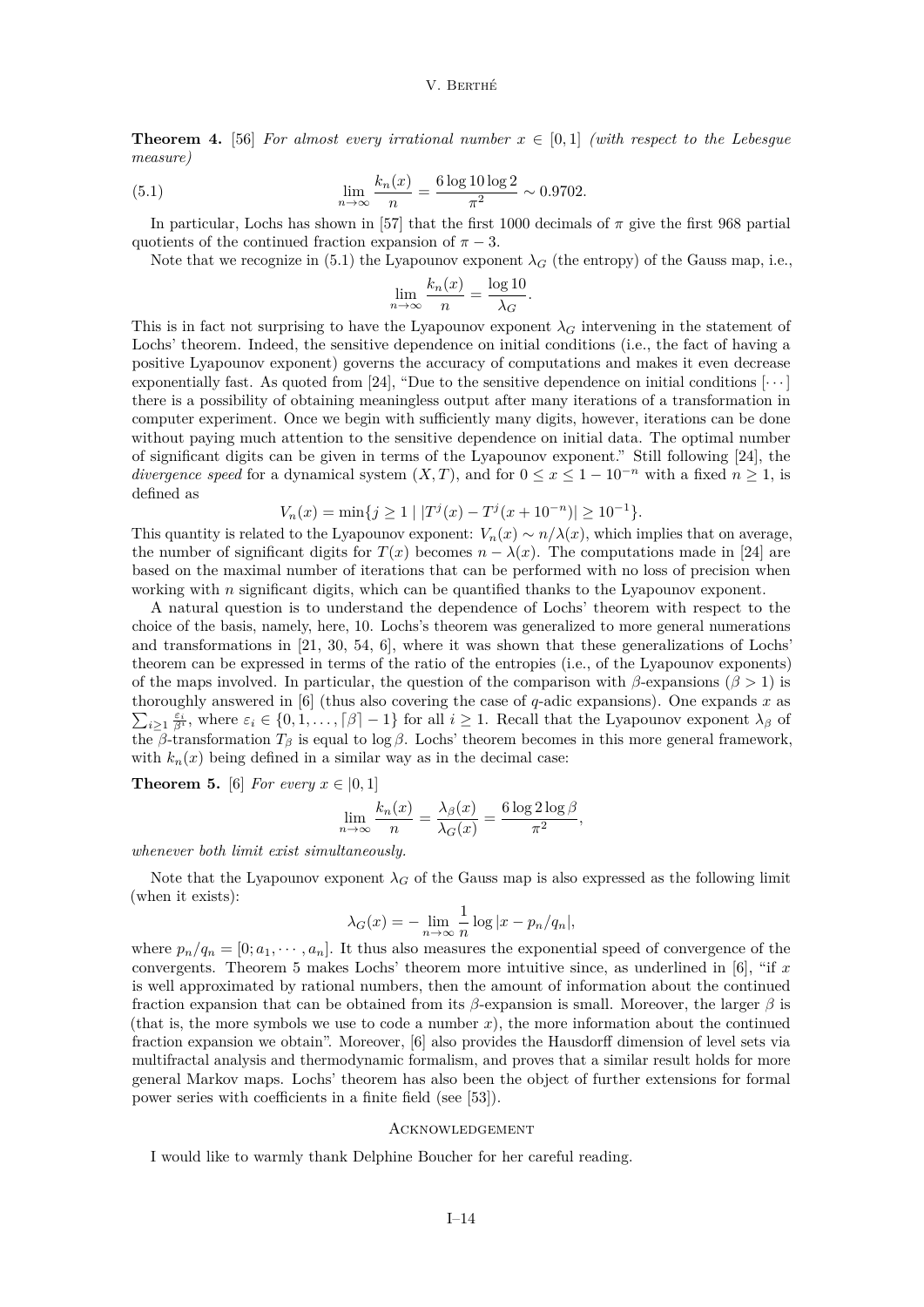#### <span id="page-15-0"></span>**REFERENCES**

- <span id="page-15-23"></span>[1] B. Adamczewski, *Balances for fixed points of primitive substitutions*, Theoret. Comput. Sci. **307** (2003), 47–75.
- <span id="page-15-24"></span>[2] B. Adamczewski, *Symbolic discrepancy and self-similar dynamics*, Ann. Inst. Fourier (Grenoble) **54** (2004), 2201–2234.
- <span id="page-15-3"></span>[3] J.-P. Allouche and J. O. Shallit, *Automatic sequences: Theory and Applications*, Cambridge University Press, 2002.
- <span id="page-15-18"></span>[4] M. Baake, U. Grimm, Aperiodic order. *Vol. 1. A mathematical invitation*, Encyclopedia of Mathematics and its Applications **149**, Cambridge University Press, 2013.
- <span id="page-15-30"></span>[5] V. Baladi, B. Vallée. *Euclidean algorithms are Gaussian*, J. Number Theory **110** (2005), 331–386.
- <span id="page-15-37"></span>[6] L. Barreira, I. Godofredo, *Partial quotients of continued fractions and -expansions*, Nonlinearity **21** (2008), 2211–2219.
- <span id="page-15-4"></span>[7] M.-P. Béal and D. Perrin, *Symbolic dynamics and finite automata*, in *Handbook of formal languages, Vol. 2*, Springer, Berlin, 1997.
- <span id="page-15-9"></span>[8] T. Bedford, M. Keane and C. Series (eds), *Ergodic theory, symbolic dynamics, and hyperbolic spaces*, The Clarendon Press Oxford University Press, New York, 1991.
- [9] V. Berthé, *Sequences of low complexity: automatic and Sturmian sequences*, in *Topics in symbolic dynamics and applications*, F. Blanchard, A. Nogueira and A. Maas (eds), London Mathematical Society Lecture Note Series vol. 279, Cambridge University Press, 2000.
- <span id="page-15-2"></span>[10] V. Berthé, *Numeration and discrete dynamical systems*, Computing **94** (2012), 369–387.
- <span id="page-15-20"></span>[11] V. Berthé, *Fréquences des facteurs des suites sturmiennes*, Theoret. Comput. Sci. **165** (1996), 295–309.
- <span id="page-15-22"></span>[12] V. Berthé, V. Delecroix, *Beyond substitutive dynamical systems: S-adic expansions*, RIMS Lecture note 'Kokyuroku Bessatu' **B46** (2014), 81–123.
- <span id="page-15-16"></span>[13] V. Berthé, H. Nakada, *On continued fraction expansions in positive characteristic: equivalence relations and some metric properties*, Expositiones Mathematicae**18** (2000), 257–284.
- <span id="page-15-6"></span>[14] V. Berthé, M. Rigo (Eds), Combinatorics, Automata and Number Theory, Encyclopedia Math. Appl. **135**, Cambridge Univ. Press, Cambridge, 2010.
- <span id="page-15-7"></span>[15] V. Berthé, M. Rigo (Eds), Combinatorics, Words and Symbolic dynamics, Encyclopedia Math. Appl. **159**, Cambridge University Press (2016).
- <span id="page-15-33"></span>[16] V. Berthé, L. Lhote, B. Vallée, *A probabilistic analysis of the plain multiple gcd algorithm*, Journal of Symbolic Computation **74** (2016), 425–474.
- <span id="page-15-34"></span>[17] V. Berthé, L. Lhote, B. Vallée, *Analysis of the Brun Gcd Algorithm*, ISSAC 2016, ACM 2016, 87-94.
- <span id="page-15-10"></span>[18] P. Billingsley, *Ergodic theory and information*, John Wiley & Sons Inc., New York, 1965.
- <span id="page-15-5"></span>[19] F. Blanchard, A. Nogueira and A. Maas (eds), *Topics in symbolic dynamics and applications*, Cambridge University Press, 2000. London Mathematical Society Lecture Note Series, Vol. **279**.
- <span id="page-15-28"></span>[20] B. Bollobás, *Random graphs*, 2nd edn (Cambridge Studies in Advanced Mathematics), Cambridge University Press, 2001.
- <span id="page-15-35"></span>[21] W. Bosma, K. Dajani, and C. Kraaikamp, *Entropy quotients and correct digits in number-theoretic expansions*, Dynamics & stochastics, IMS Lecture Notes Monogr. Ser., **48** (2006), 176–188.
- <span id="page-15-19"></span>[22] V. E. Brimkov, D. Coeurjolly, and R. Klette, *Digital planarity - a review*, Discrete Applied Mathematics **155** (2007), 468–495.
- <span id="page-15-1"></span>[23] J. Buzzi, [https://jbuzzi.wordpress.com/2013/10/18/les-surfaces-a-courbures-opposees-et-leurs](https://jbuzzi.wordpress.com/2013/10/18/les-surfaces-a-courbures-opposees-et-leurs-lignes-geodesiques-jacques-hadamard-1898/)[lignes-geodesiques-jacques-hadamard-1898/](https://jbuzzi.wordpress.com/2013/10/18/les-surfaces-a-courbures-opposees-et-leurs-lignes-geodesiques-jacques-hadamard-1898/).
- <span id="page-15-14"></span>[24] G. H. Choe, *Computational ergodic theory*, Algorithms and Computation in Mathematics, **13**, Springer-Verlag, Berlin, 2005.
- <span id="page-15-25"></span>[25] R. M. Corless, *Continued fractions and chaos*, Amer. Math. Monthly **99** (1992), 203–215.
- <span id="page-15-26"></span>[26] R. M. Corless, *What good are numerical simulations of chaotic dynamical systems?*, Comput. Math. Appl. **28** (1994), 107–121.
- <span id="page-15-27"></span>[27] R. M. Corless, G. W. Frank, and J. G. Monroe, Chaos and continued fractions, Phys. D **46** (1990), 241–253.
- <span id="page-15-11"></span>[28] I. P. Cornfeld, S. V. Fomin and Y. G. Sinaĭ, *Ergodic theory*, Springer-Verlag, New York, 1982.
- <span id="page-15-17"></span>[29] E. M. Coven and G. A. Hedlund, *Sequences with minimal block growth*, Math. Systems Theory **7** (1973), 138–153.
- <span id="page-15-36"></span>[30] K. Dajani, A. Fieldsteel, *Equipartition of interval partitions and an application to number theory*, Proc. Amer. Math. Soc. **129** (2001), 3453–3460
- <span id="page-15-12"></span>[31] K. Dajani and C. Kraaikamp. *Ergodic Theory of Numbers*, The Math. Association of America, 2002.
- <span id="page-15-13"></span>[32] R. L. Devaney, *An introduction to chaotic dynamical systems*, Addison-Wesley Studies in Nonlinearity, Redwood City, CA, 1989.
- <span id="page-15-21"></span>[33] Th. Fernique, *Generation and recognition of digital planes using multi-dimensional continued fractions*, Pattern Recognition **42** (2009), 2229–2238.
- <span id="page-15-29"></span>[34] P. Flajolet, A. M. Odlyzko, *Random Mapping Statistics*, EUROCRYPT'89, Lecture Notes Comput. Sci. **434** (1990), 329–354.
- <span id="page-15-31"></span>[35] P. Flajolet, B. Vallée, *Continued fractions, comparison algorithms, and fine structure constants*, CMS Conf. Proc., **27**, 53–82, Amer. Math. Soc., Providence, RI, 2000.
- <span id="page-15-32"></span>[36] P. Flajolet, B. Vallée, *Continued fraction algorithms, functional operators, and structure constants*, Theoret. Comput. Sci., **194** (1998), 1–34.
- <span id="page-15-8"></span>[37] N. Pytheas Fogg. *Substitutions in dynamics, arithmetics and combinatorics*, volume **1794** of *Lecture Notes in Mathematics*. Springer-Verlag, Berlin, 2002. Edited by V. Berthé, S. Ferenczi, C. Mauduit and A. Siegel.
- <span id="page-15-15"></span>[38] Ch. Frougny. Numeration systems, volume 90 of Encyclopedia of Mathematics and its Applications, chapter 7, pages 230–268. Cambridge University Press, 2002.